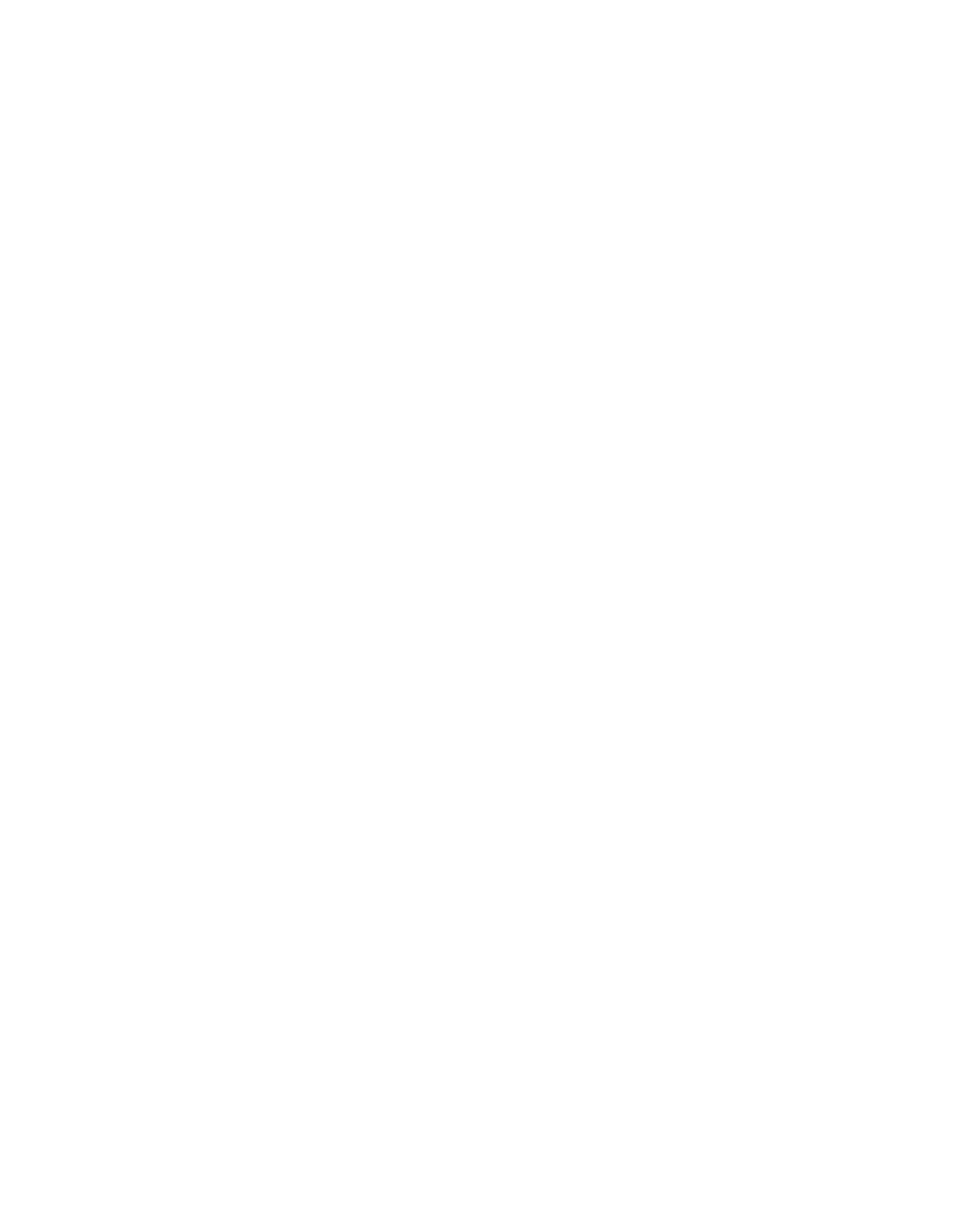## **IMPORTANT SAFETY INSTRUCTIONS**

SAVE THESE INSTRUCTIONS - This manual contains important instructions that should be followed during installation and maintenance of the UPS and batteries.

Read these instructions carefully and look at the equipment to become familiar with the device before trying to install, operate, service or maintain it. The following special messages may appear throughout this bulletin or on the equipment to warn of potential hazards or to call attention to information that clarifies or simplifies a procedure.



The addition of this symbol to either a "Danger" or "Warning" safety label indicates that an electrical hazard exists which will result in personal injury if the instructions are not followed.



This is the safety alert symbol. It is used to alert you to potential personal injury hazards. Obey all safety messages that follow this symbol to avoid possible injury or death.

#### **DANGER**

**DANGER** indicates a hazardous situation which, if not avoided, **will result in** death or serious injury.

#### **WARNING**

**WARNING** indicates a hazardous situation which, if not avoided, **could result in** death or serious injury.

### **CAUTION**

**CAUTION** indicates a hazardous situation which, if not avoided, **could result in** minor or moderate injury.

#### *NOTICE*

**NOTICE** is used to address practices not related to physical injury.

### **Product Handling Guidelines**













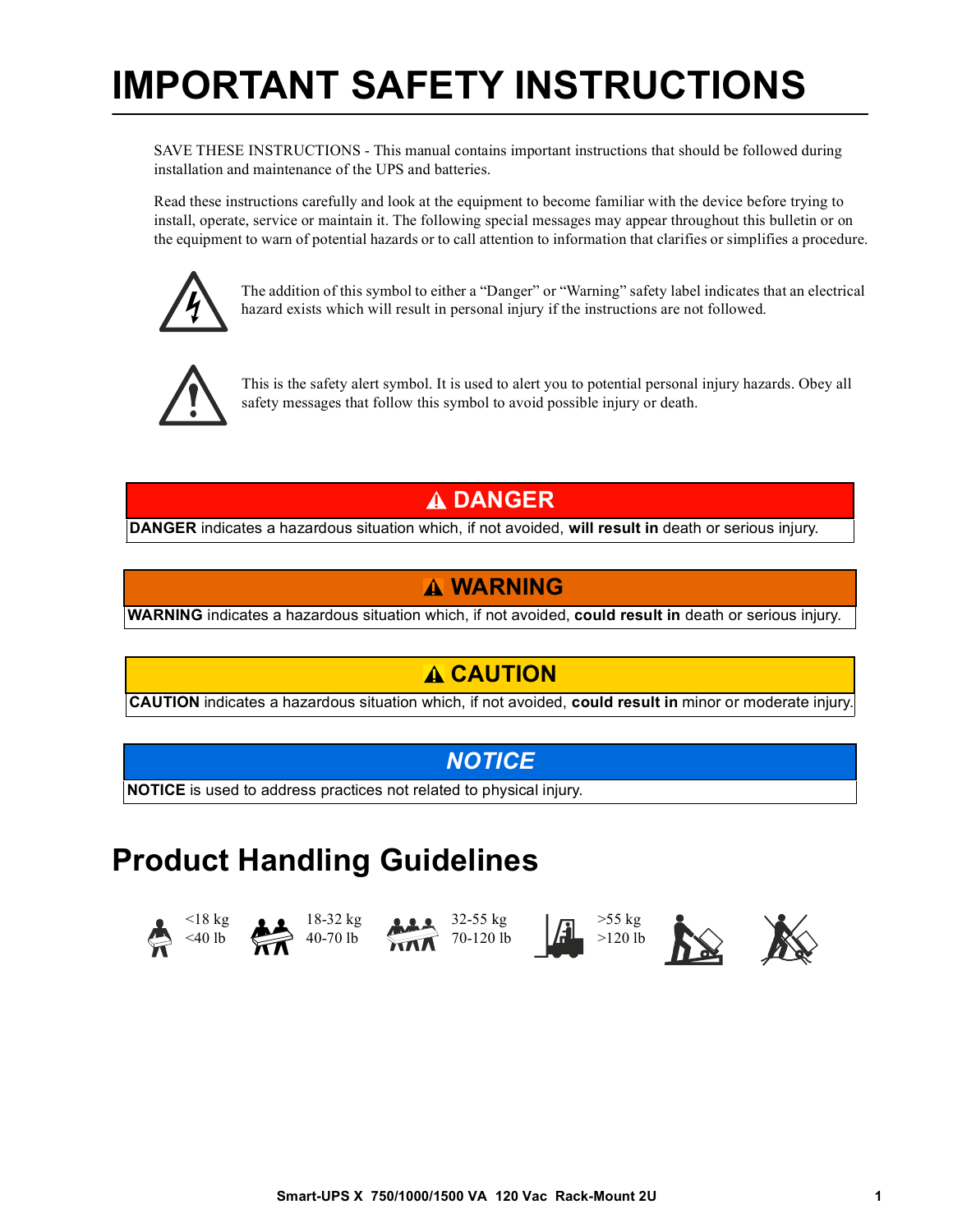## **Safety and General Information**

#### **Inspect the package contents upon receipt. Notify the carrier and dealer if there is any damage.**

#### **Read the Safety Guide supplied with this unit before installing the UPS.**

- Adhere to all local and national electrical codes.
- This UPS is intended for indoor use only.
- Do not operate this UPS in direct sunlight, in contact with fluids, or where there is excessive dust or humidity.
- Be sure the air vents on the UPS are not blocked. Allow adequate space for proper ventilation.
- The battery typically lasts for two to five years. Environmental factors impact battery life. Elevated ambient temperatures, poor quality utility power, and frequent short duration discharges will shorten battery life.
- Connect the UPS power cable directly to a wall outlet. Do not use surge protectors or extension cords.

## **Product Description**

The APC by Schneider Electric Smart-UPS™ is a high performance uninterruptible power supply (UPS). The UPS provides protection for electronic equipment from utility power blackouts, brownouts, sags, and surges, small utility power fluctuations and large disturbances. The UPS also provides battery backup power for connected equipment until utility power returns to expected levels or the batteries are fully discharged.

This user manual is available on the APC by Schneider Electric Web site, www.apc.com.

## **Battery**

### **CAUTION**

#### **RISK OF HYDROGEN SULPHIDE GAS AND EXCESSIVE SMOKE**

- Replace the battery at least every 5 years.
- Replace the battery immediately when the UPS indicates battery replacement is necessary.
- Replace battery at the end of its service life.
- Replace batteries with the same number and type of batteries as originally installed in the equipment.
- Replace the battery immediately when the UPS indicates a battery overtemperature condition, or UPS internal overtemperature, or when there is evidence of electrolyte leakage. Power off the UPS, unplug it from the AC input, and disconnect the batteries. Do not operate the UPS until the batteries have been replaced.
- \*Replace all battery modules (including the modules in External Battery Packs) which are older than one year, when installing additional battery packs or replacing the battery module(s).

**Failure to follow these instructions could result in equipment damage and minor or moderate injury.**

\*Contact APC by Schneider Electric Worldwide Customer Support to determine the age of the installed battery modules.

#### **Battery safety**

- Servicing of batteries should be performed or supervised by personnel knowledgeable about batteries and required precautions.
- Failed batteries can reach temperatures that exceed the burn thresholds for touchable surfaces.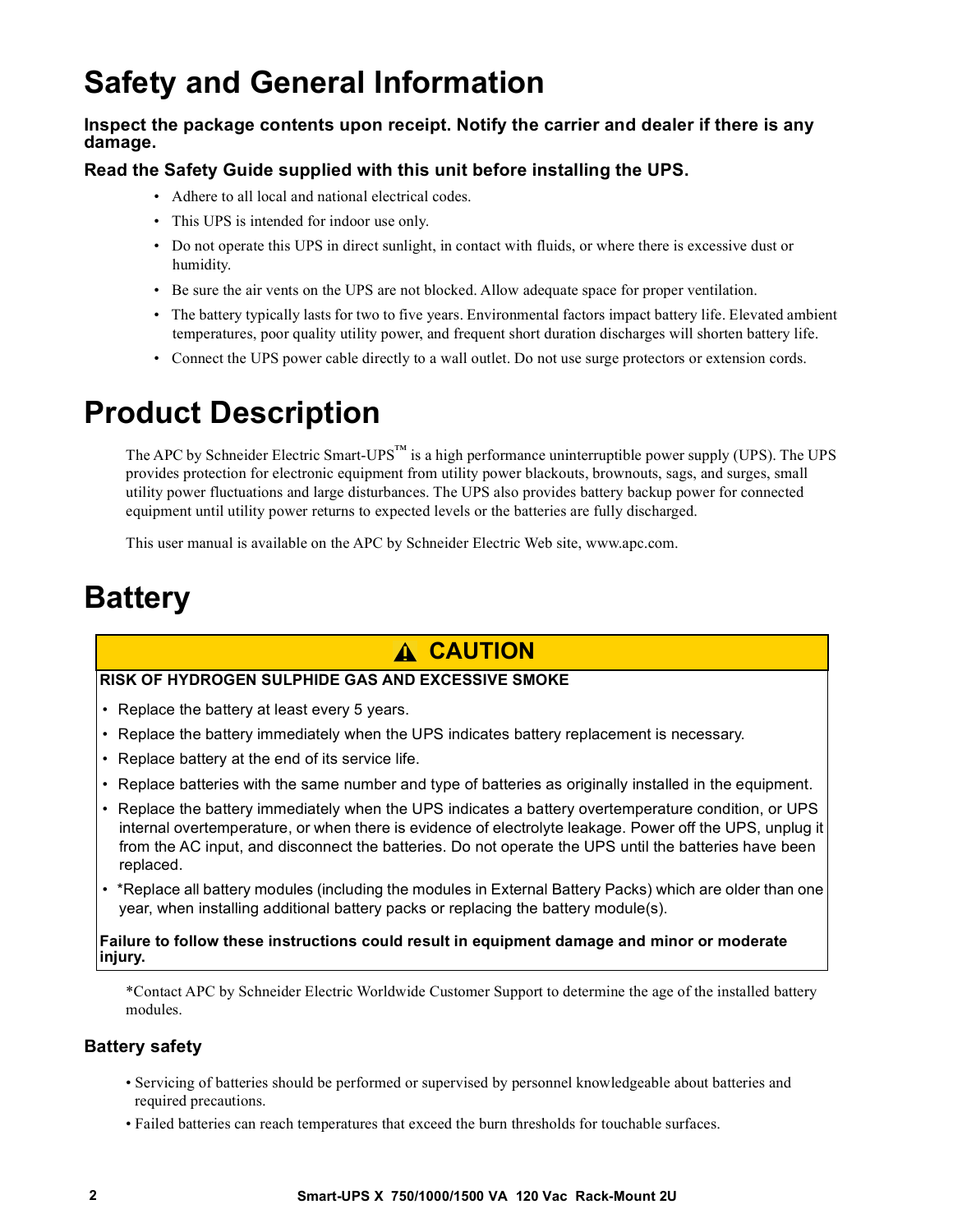### **FCC Warning**

NOTE: This equipment has been tested and found to comply with the limits for a Class A digital device, pursuant to part 15 of the FCC Rules. These limits are designed to provide reasonable protection against harmful interference when the equipment is operated in a commercial environment. This equipment generates, uses, and can radiate radio frequency energy and, if not installed and used in accordance with the instruction manual, may cause harmful interference to radio communications. Operation of this equipment in a residential area is likely to cause harmful interference in which case the user will be required to correct the interference at his own expense.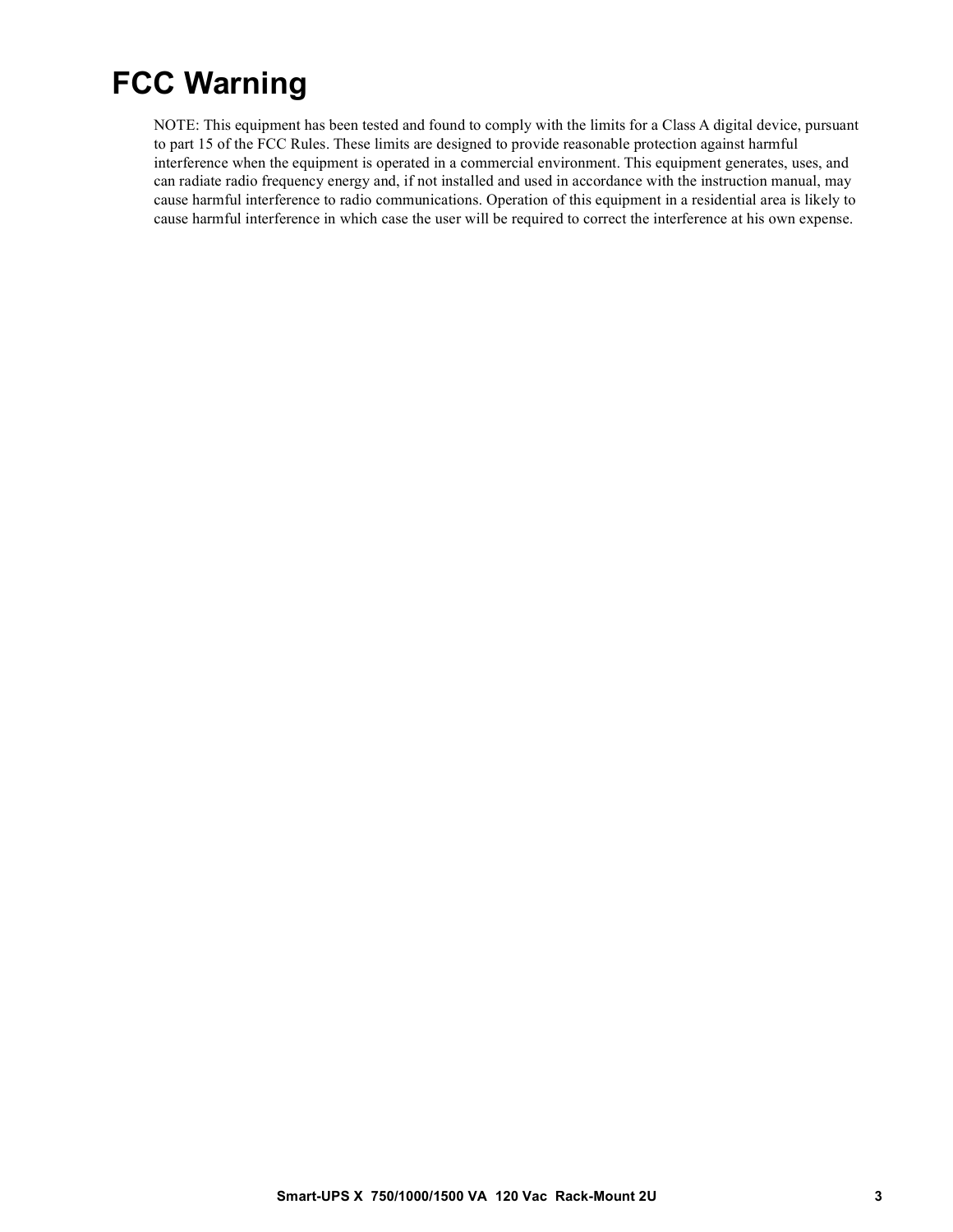## **Product Overview**

## **Front Panel Features**

**O** Battery

**2** Battery connector

- **O** Display interface
- **O** Bezel



## **Rear Panel Features**

SmartSlot **120 Vac**

- External battery pack connector
- **O** Outlets
- **O** EPO connector
- **O** USB port
- **6** Serial port
- **O** Chassis ground screw
- **O** UPS input
- **O** Circuit breaker
- **C** APC SmartConnect port



## **Specifications**

#### **Environmental Specifications**

For additional specifications, refer to the APC by Schneider Electric Web site at www.apc.com.

| <b>Temperature</b>                 | <b>Operating</b>                                           | $ 0^{\circ}$ to 40° C (32° to 104° F)                                        |
|------------------------------------|------------------------------------------------------------|------------------------------------------------------------------------------|
|                                    | Storage                                                    | $-15^{\circ}$ to 45° C (5° to 113° F)<br>Charge UPS battery every six months |
| <b>Maximum</b><br><b>Elevation</b> | Operating                                                  | $3,000 \text{ m}$ (10,000 ft)                                                |
|                                    | $15,000 \text{ m}$ (50,000 ft)<br><b>Storage</b>           |                                                                              |
| <b>Humidity</b>                    | $\frac{10\%}{10}$ to 95% relative humidity, non-condensing |                                                                              |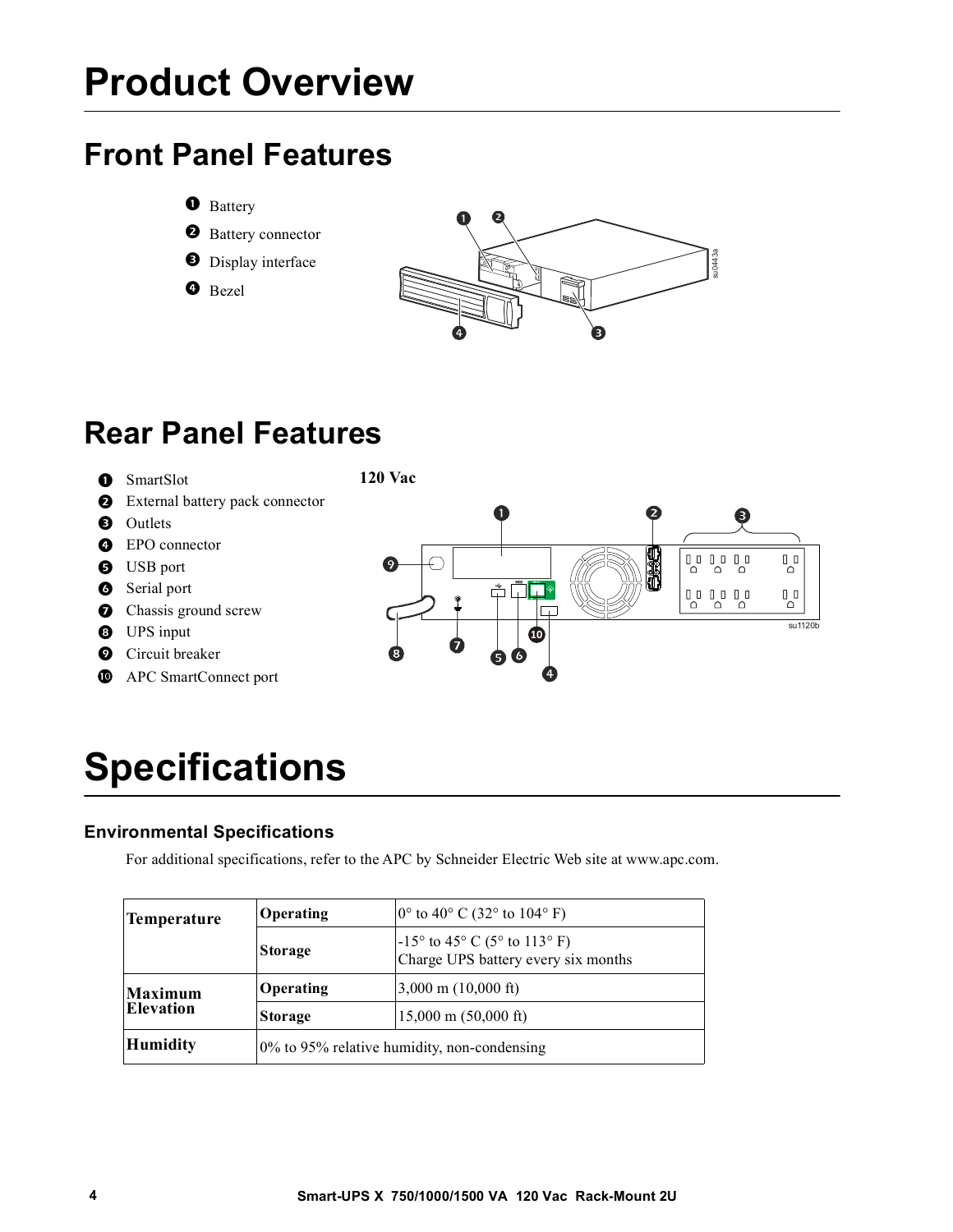## **Installation**

#### **UPS**



For UPS installation information, refer to the Smart-UPS X Installation Guide that is included with the UPS. The guide is also available from the APC by Schneider Electric Web site at www.apc.com.

#### **Network Management Card**

For installation information, refer to the user manual provided with the Network Management Card (NMC). The user manual is also available from the APC by Schneider Electric Web site at www.apc.com.

#### **External Battery Pack**

For installation information, refer to the SMX48RMBP2U external battery pack Installation Guide that is included with the external battery pack (XLBP). The guide is also available from the APC by Schneider Electric Web site at www.apc.com.

For UPS installation information, refer to the Installation Guide included with the UPS.

The Installation Guide is also available on the APC by Schneider Electric Web site, www.apc.com.

#### **Placement**

The UPS is intended for IT environments. Avoid placement where there is excessive dust, temperature and humidity. Note that temperature in excess of 25 $^{\circ}$ C may have an adverse effect on battery and UPS life. All vents on the side or rear of the UPS should be free of obstructions.

The UPS is heavy. For rack-mount units it is suggested that the batteries be removed for easier installation. The UPS should be placed near the bottom of the rack.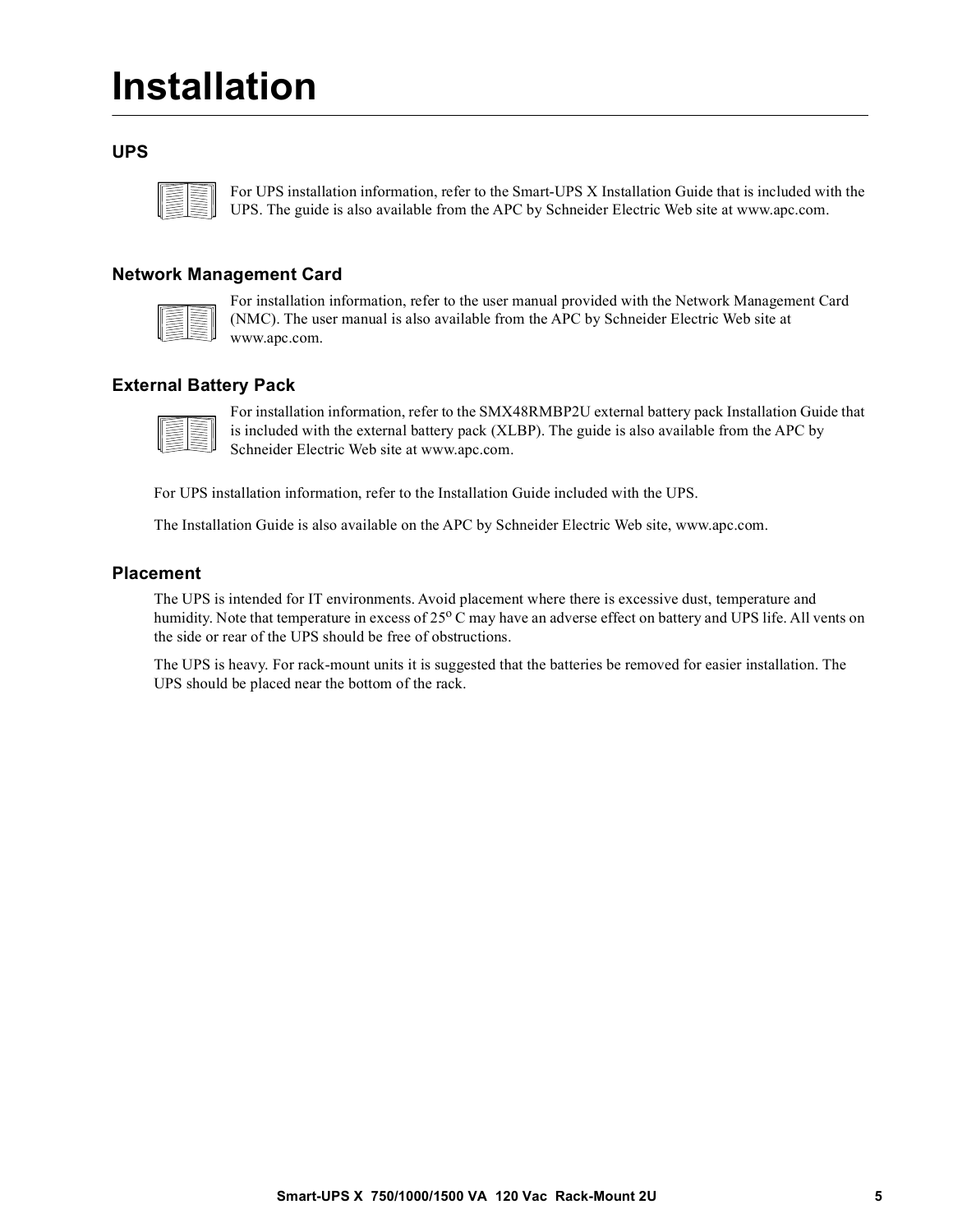## **Operation**

### **Connect to Equipment and Utilities**

**Note:** The UPS will charge to 90% capacity in the first three hours of normal operation. **Do not expect full battery runtime capability during this initial charge period.**

#### **CAUTION**

#### **RISK OF DAMAGE TO EQUIPMENT OR PERSONNEL**

- Adhere to all local and national electrical codes.
- Wiring should be performed by qualified electrician.
- Always connect the UPS to a grounded outlet.

#### **Failure to follow these instructions can result in injury.**



- 1. Connect equipment to the outlets in the rear of the UPS. Some models are equipped with controlled outlet groups. Refer to the "Configuration" section of this manual for further instructions on the use of controlled outlet groups.
- 2. Connect the APC<sup>™</sup> SmartConnect port  $\circledast$  to your nearest network switch using the cable provided.
- 3. Connect the UPS input to AC power. **Note:** Once power is connected the display will be active.
- 4. Press the main power button  $\bigcirc$  on the UPS display to turn on the UPS output. **Note:** The On-line LED  $\overline{A_7}$  will light green when the output is on.
- 5. When the UPS is powered on for the first time the LCD screen displays the Setup Wizard and asks a number of basic set-up questions. They can be answered simply by using the arrow  $\Delta$   $\Delta$   $\Delta$  and enter keys on the display.
- 6. Log onto www.smartconnect.apc.com or scan the QR code to launch the registration process. The website includes instructions to setup your online account, activate your warranty and begin managing your UPS remotely.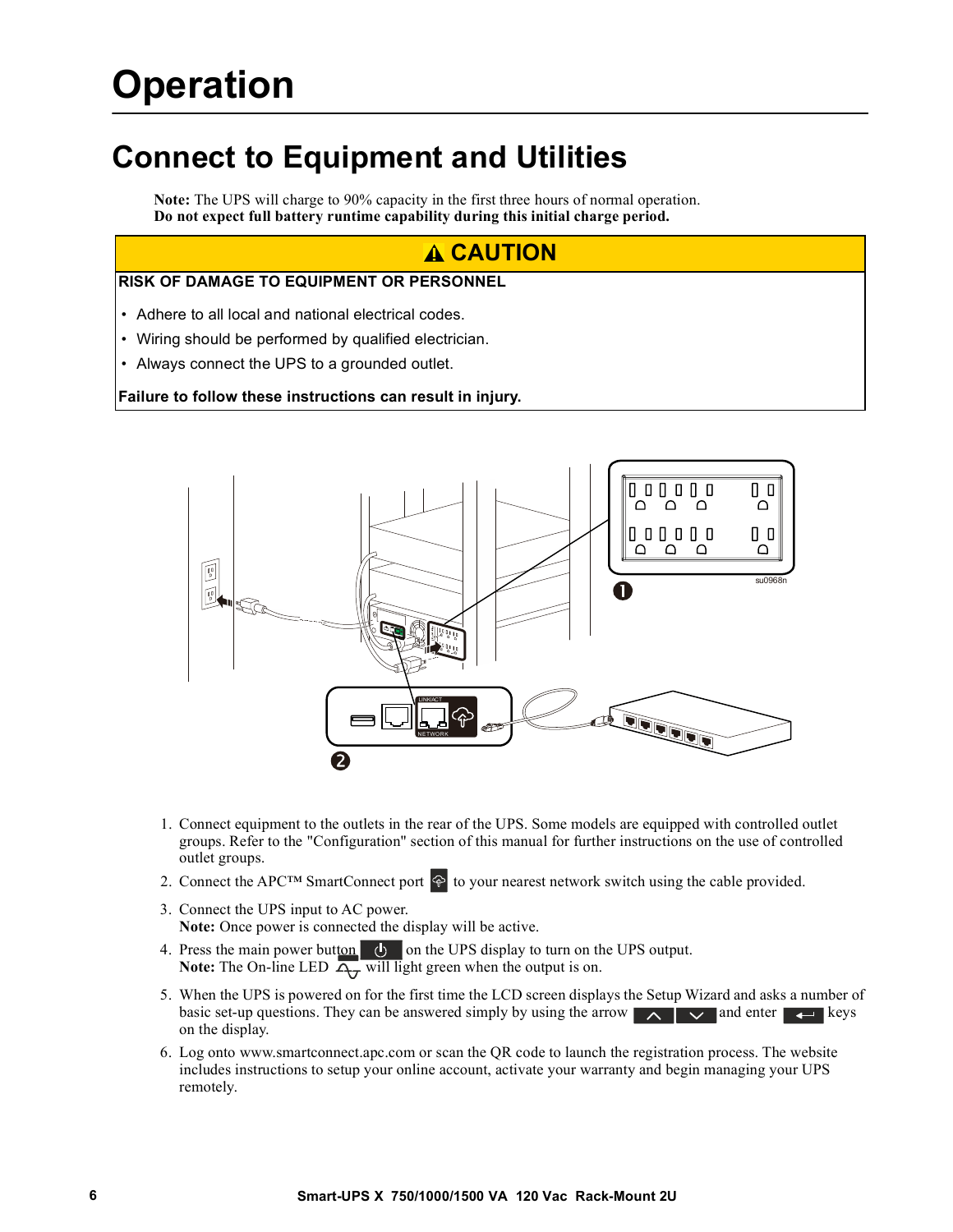#### **Basic Connectors**

|                         | Serial port: Connect to a computer to use power management software.                                                                                                                                                                                                                                                                                                                              |
|-------------------------|---------------------------------------------------------------------------------------------------------------------------------------------------------------------------------------------------------------------------------------------------------------------------------------------------------------------------------------------------------------------------------------------------|
| 医室                      | <b>USB</b> port: Connect to a computer to use power management software.<br>Note: Serial and USB communication can not be used simultaneously.                                                                                                                                                                                                                                                    |
| CIGRED                  | <b>External Battery Pack connector:</b> Connect external battery packs to provide extended runtime during power outages. The<br>UPS can support up to five external battery packs.                                                                                                                                                                                                                |
| $\bigodot$              | Ground Screw: The UPS features a ground screw for connecting the ground lead on surge suppression devices such as a<br>telephone and network line protectors. When connecting a ground cable, disconnect the UPS from utility power.                                                                                                                                                              |
| $\overline{\mathbb{P}}$ | <b>APC SmartConnect Port:</b> APC <sup>TM</sup> SmartConnect allows you to monitor the health and status of your UPS from any<br>device connected to the Internet. Log onto www.smartconnect.apc.com or scan the QR code to launch the registration<br>process. The website includes instructions to setup your online account, activate your warranty and begin monitoring your<br>UPS remotely. |

## **Display Panel**

#### **Overview**



#### **Using the display interface**

Use the UP/DOWN arrow buttons to scroll through the main menu options. Press ENTER to view the submenus under each main menu option. Press ESCAPE to exit a submenu and return to a main menu.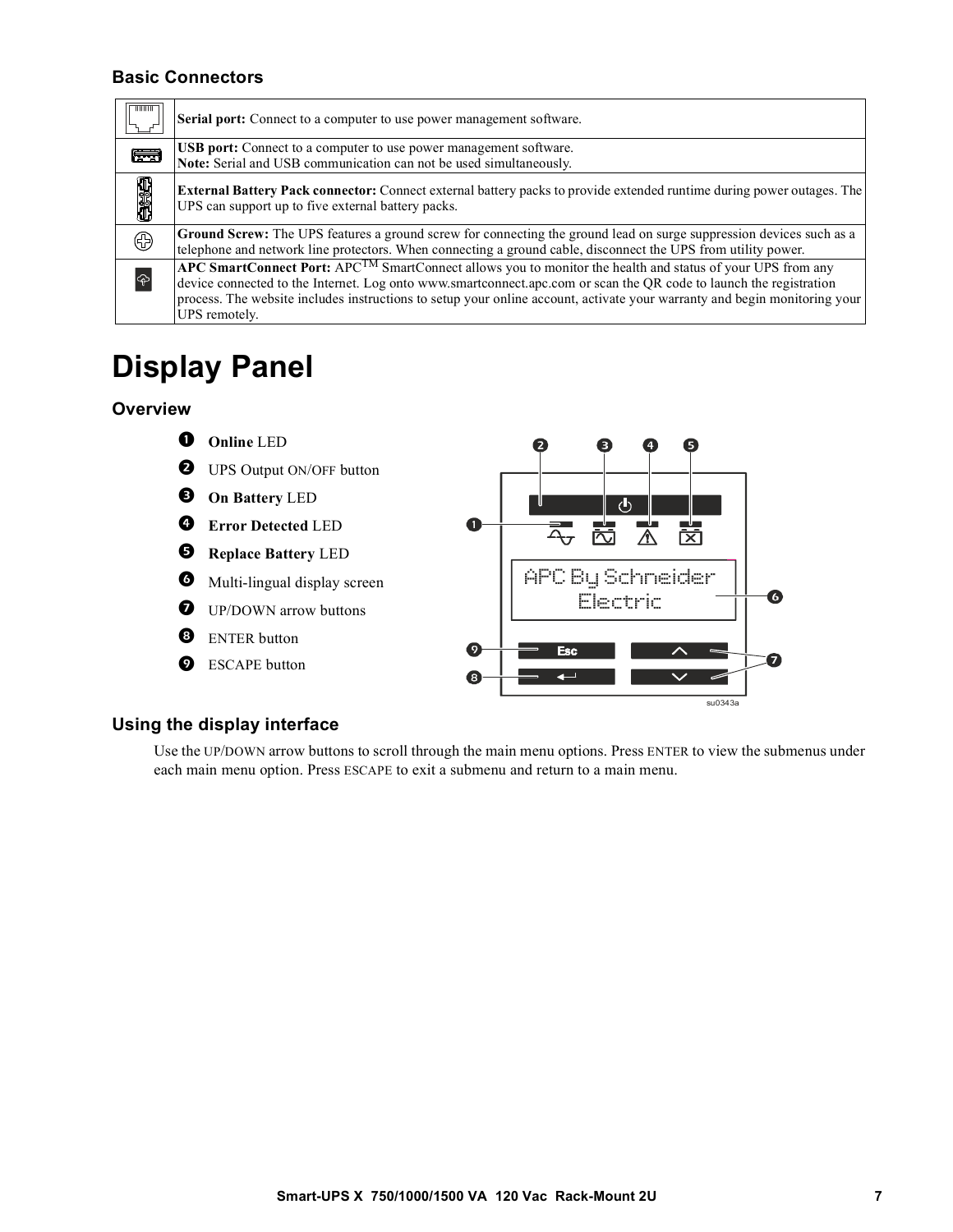#### **Standard menus**

The Standard menus are the most commonly used menus. The following is a list of some items displayed in this menu mode. Visit apc.com for additional details.

| Menu                    | <b>General Functions</b>                                                                                                                                                             |                                                                                                                                                                                                       |
|-------------------------|--------------------------------------------------------------------------------------------------------------------------------------------------------------------------------------|-------------------------------------------------------------------------------------------------------------------------------------------------------------------------------------------------------|
| <b>Status</b>           | View UPS information:<br>• Operating Mode<br>• Efficiency<br>• Load Power<br>$\bullet$ Load VA<br>• Battery Charge state<br>• Estimated Runtime                                      | • External Battery Packs, when external battery packs are installed.<br>• Battery Temp<br>$\cdot$ Input<br>• Output<br>• SmartConnect<br>• Probe 1, Probe 2, when NMC and sensor probes are installed |
| Configuration           | Configures UPS settings:<br>• Language<br>• Green Mode<br>• Local Power Quality: Good, Fair,<br>Poor<br>• Menu Type: Standard or Advanced<br>• Audible Alarm                         | • Display (Auto Dim, Auto Off, Always On)<br>• Reset to Factory Default<br>• SmartConnect Control<br>$\cdot$ Install FW?                                                                              |
| <b>Test &amp; Diags</b> | Performs UPS tests and diagnostic<br>functions:<br>• UPS Self Test<br>• UPS Alarms Test<br>• Calibration Test                                                                        |                                                                                                                                                                                                       |
| About                   | View UPS information:<br>• UPS Model<br>• UPS Part No.<br>• UPS Serial No.<br>• UPS Manufacture Date<br>• Battery Part No.<br>• XBP Battery (if installed)<br>• Battery Install Date | • Replace Battery by<br>• Running UPS FW<br>• Available UPS FW<br>$\cdot$ UPS MAC<br>• UPS IP Address<br>• UPS Product Key<br>• SmartSlot Card (if installed)                                         |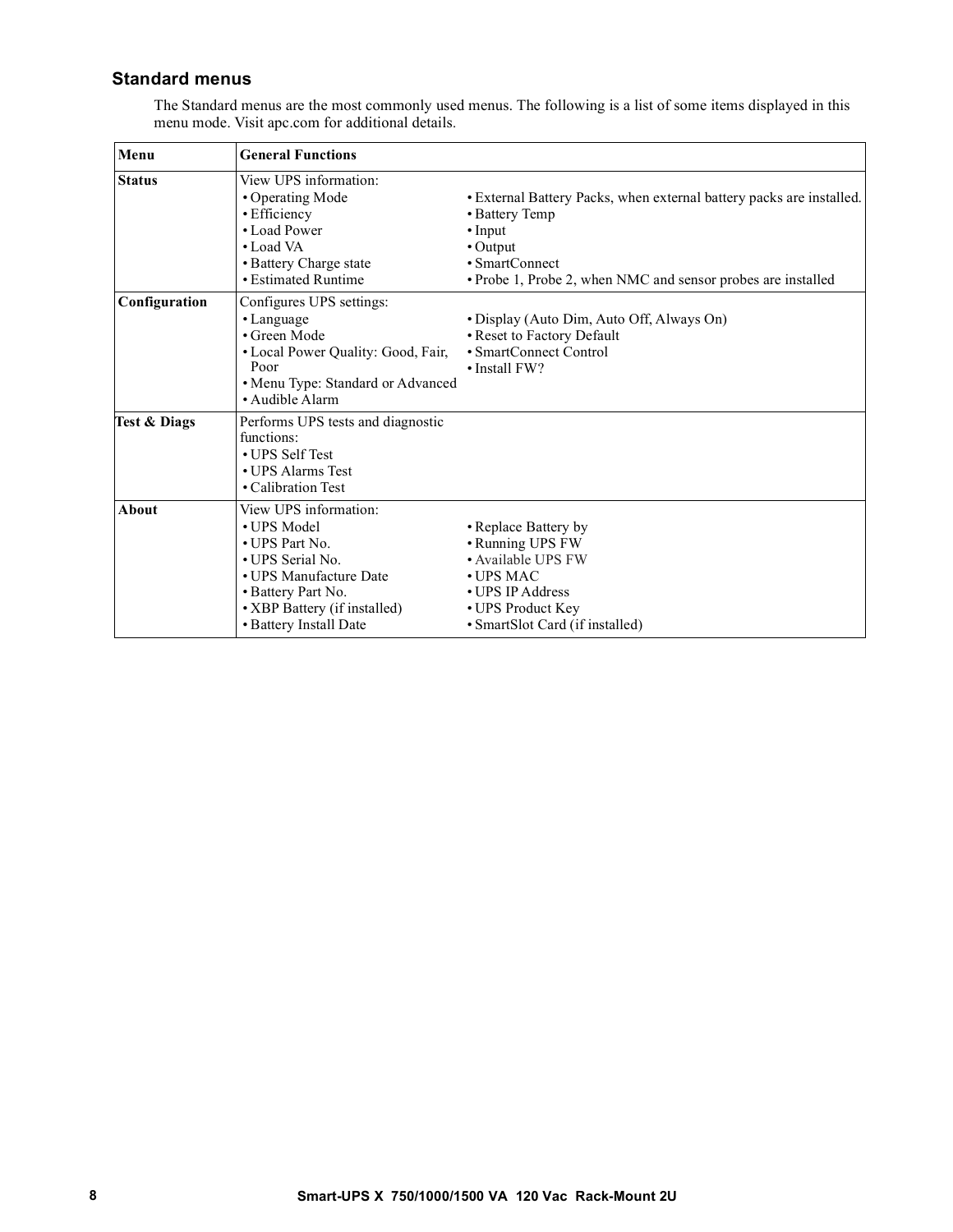#### **Advanced menus**

The Advanced menus provide additional options for the UPS and are available only if the display interface is configured to use the Advanced menus.

| Menu                   | <b>General Functions</b>                                                                                                                                                                                                                  |                                                                                                                                                                                                                                                                                                                                                                                                         |  |  |
|------------------------|-------------------------------------------------------------------------------------------------------------------------------------------------------------------------------------------------------------------------------------------|---------------------------------------------------------------------------------------------------------------------------------------------------------------------------------------------------------------------------------------------------------------------------------------------------------------------------------------------------------------------------------------------------------|--|--|
| <b>Status</b>          | View detailed UPS information:<br>• Operating Mode<br>· Efficiency<br>• Load Power<br>• Load VA<br>• Load Amps<br>• Load Energy<br>• Battery Charge State<br>· Estimated Runtime                                                          | • Battery Voltage<br>· External Battery Packs, when external battery<br>packs are installed.<br>• Battery Temp<br>$\cdot$ Input<br>• Output<br>• Outlet Groups<br>· SmartConnect<br>• Probe 1, Probe 2, when NMC and sensor probes<br>are installed                                                                                                                                                     |  |  |
| Control                | Controls the Main and Controlled Outlet Group to turn on, turn off, shutdown, or reboot:<br>• UPS Control<br>• Outlet Group Control                                                                                                       |                                                                                                                                                                                                                                                                                                                                                                                                         |  |  |
| Configuration          | Configure advanced UPS settings:<br>• Language<br>• Green Mode<br>• Local Power Quality<br>• Menu Type<br>· Audible Alarm<br>• Display<br>· Sensitivity<br>• Low Transfer<br>• High Transfer<br>• Low Battery Setting<br>• Auto Self Test | • Reset Energy Meter<br>• Enter Setup Wizard<br>• Reset to Factory Defaults<br>· Site Wiring Fault<br>• Config Main Group Outlets<br>• Config Group Outlets (if Controlled Outlet is<br>available)<br>• ModBus Settings<br>• SmartConnect Control<br>• UPS IP Address Setting<br>• NMC IP Address Settings (if NMC is available)<br>• Install FW? (only available if a firmware update is<br>available) |  |  |
| <b>Test &amp; Diag</b> | Perform UPS tests and diagnostics functions:<br>• UPS Self Test<br>• UPS Alarms Test<br>• Calibration Test                                                                                                                                |                                                                                                                                                                                                                                                                                                                                                                                                         |  |  |
| Logs                   | View the error log for information about UPS detected errors that have occurred.                                                                                                                                                          |                                                                                                                                                                                                                                                                                                                                                                                                         |  |  |
| About                  | View UPS information:<br>• UPS Model<br>• UPS Part No.<br>• UPS Serial No.<br>• UPS Manufacture Date<br>• Battery Part No.<br>• XBP Battery (if installed)<br>• Battery Install Date                                                      | • Replace Battery by<br>• Running UPS FW<br>· Available UPS FW<br>$\cdot$ UPS MAC<br>• UPS IP Address<br>• UPS Product Key<br>• SmartSlot Card (if installed)                                                                                                                                                                                                                                           |  |  |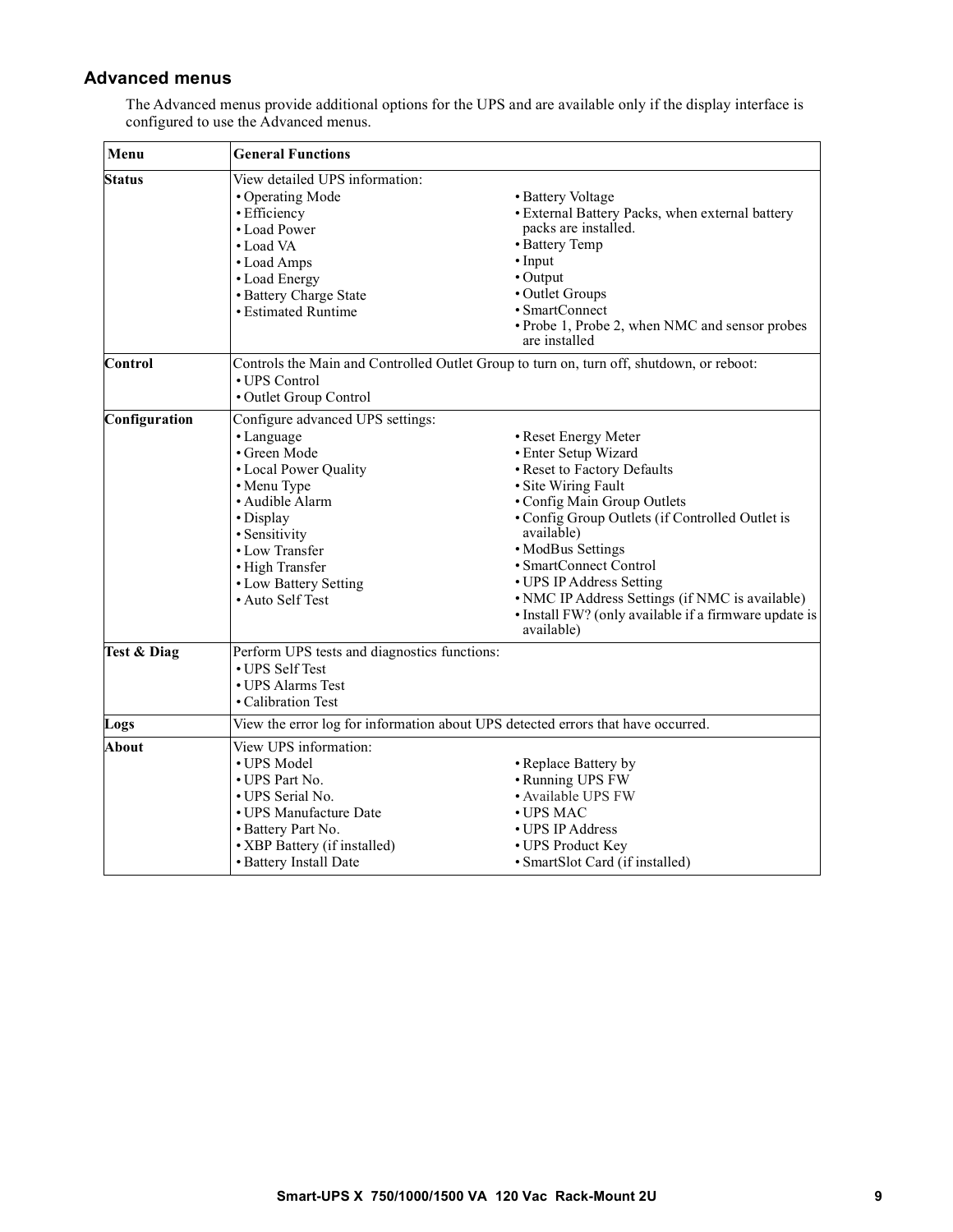## **Configuration**

## **UPS Settings**

#### **Start up settings**

Configure these settings at initial start up, using the display interface or PowerChute™ software. **Note:** During start up, use the display interface to configure these settings. If nothing is selected, the unit will use the default settings.

| <b>Function</b>               | <b>Factory Default Options</b> |                                                                                                         | <b>Description</b>                                                                                                                                                                                                                                                                                                                                                           |
|-------------------------------|--------------------------------|---------------------------------------------------------------------------------------------------------|------------------------------------------------------------------------------------------------------------------------------------------------------------------------------------------------------------------------------------------------------------------------------------------------------------------------------------------------------------------------------|
| Language                      | English                        | $\cdot$ English<br>$\cdot$ French*<br>$\cdot$ German*<br>· Spanish*<br>$\cdot$ Italian*<br>•Portuguese* | The language for the display interface.<br>*Language options will vary by model.                                                                                                                                                                                                                                                                                             |
| <b>Local Power</b><br>Quality | Good                           | $\cdot$ Good<br>$\cdot$ Fair<br>$\cdot$ Poor                                                            | Select the quality of input utility power.<br>• If Good is selected, the unit will go on <b>battery</b> power more<br>often to provide the cleanest power supply to the connected<br>equipment.<br>• If Poor is selected, the UPS will tolerate more fluctuations in<br>power and will go on battery power less often.<br>If unsure of the local power quality, select Good. |
| <b>Menu Type</b>              | Standard                       | Standard or<br>Advanced                                                                                 | The Standard menus display a limited set of menus and options.<br>The Advanced menus include all parameters.                                                                                                                                                                                                                                                                 |

#### **General Settings**

Configuration settings may be changed at any time using the LCD interface or PowerChute software. This table provides a brief description of the general settings, for more detailed information on each of these parameters consult application note 80 at www.apc.com.

| <b>Setting</b>       | <b>Factory Default</b> | <b>Options</b>        | <b>Description</b>                                                                                                                                                                                                                                       |
|----------------------|------------------------|-----------------------|----------------------------------------------------------------------------------------------------------------------------------------------------------------------------------------------------------------------------------------------------------|
| <b>High Transfer</b> | 120 V: 127 Vac         | 127 Vac - 136 Vac     | To avoid unnecessary battery usage, set the transfer point<br>higher if the AC voltage is chronically high and the<br>connected equipment is known to work under this condition.<br>The Power Quality setting will automatically change this<br>setting. |
|                      |                        |                       | <b>Note:</b> Use the Advanced Menus to configure this setting.                                                                                                                                                                                           |
| <b>Low Transfer</b>  | 120 V: 106 Vac         | 97 Vac - 106 Vac      | Sets the transfer point lower if the AC voltage is chronically<br>low and the connected equipment can tolerate this condition.<br>This setting may also be adjusted using the power quality<br>setting.                                                  |
|                      |                        |                       | <b>Note:</b> Use the Advanced Menus to configure this setting.                                                                                                                                                                                           |
| Sensitivity          | Normal                 | • Normal<br>• Reduced | Selects the level of sensitivity to power events that the UPS<br>will tolerate.                                                                                                                                                                          |
|                      |                        | $\cdot$ Low           | • Normal: The UPS will go on battery power more often to<br>provide the cleanest power supply to the connected<br>equipment.                                                                                                                             |
|                      |                        |                       | • Low: The UPS will tolerate more fluctuations in power and<br>will go on battery power less often.                                                                                                                                                      |
|                      |                        |                       | If the connected load is sensitive to power disturbances, set<br>the sensitivity to Normal.                                                                                                                                                              |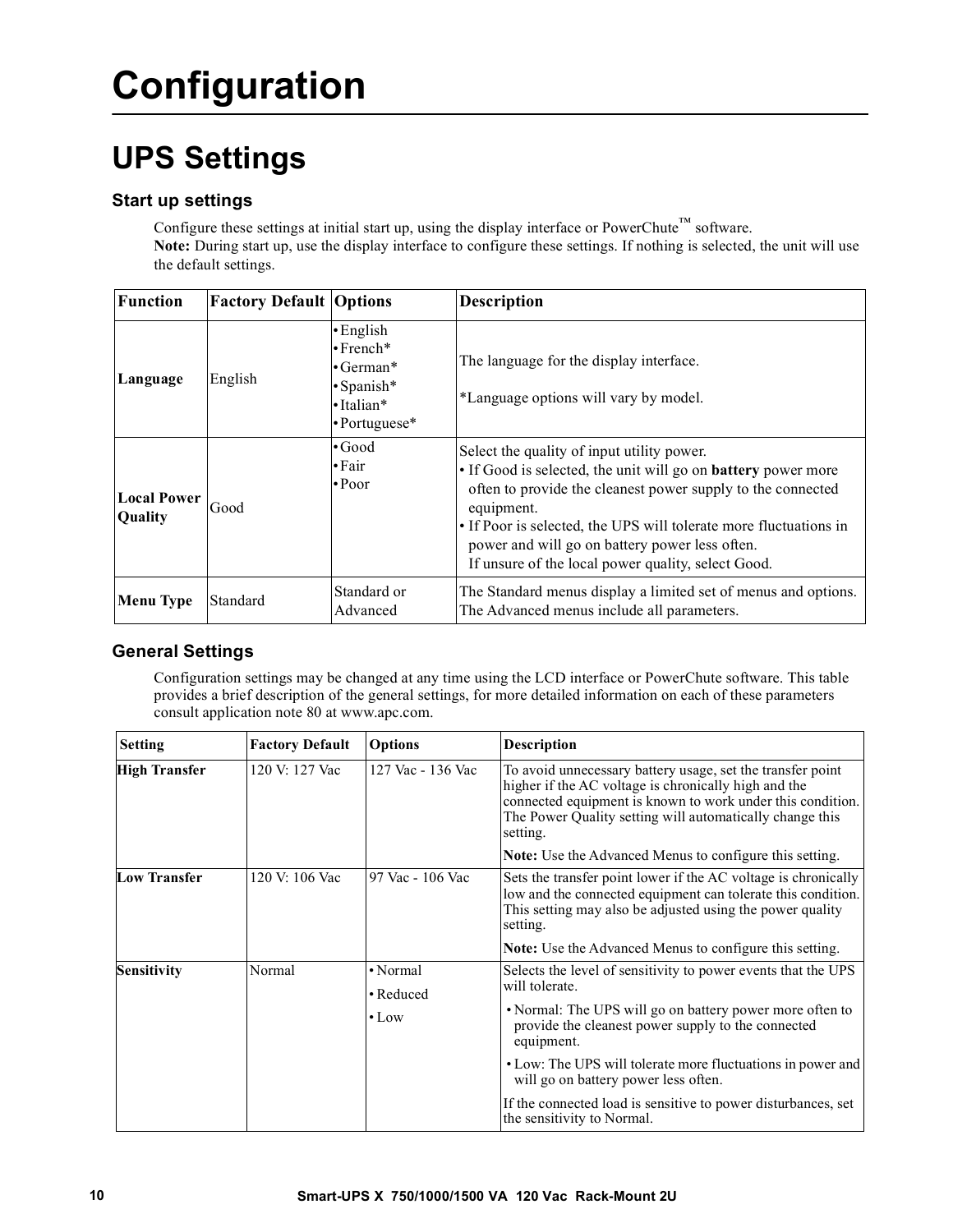| <b>Setting</b>                             | <b>Factory Default</b>                                  | <b>Options</b>                                                                                                                                                                                            | <b>Description</b>                                                                                                                  |
|--------------------------------------------|---------------------------------------------------------|-----------------------------------------------------------------------------------------------------------------------------------------------------------------------------------------------------------|-------------------------------------------------------------------------------------------------------------------------------------|
| <b>Date of Last Battery</b><br>Replacement |                                                         |                                                                                                                                                                                                           | Date set at factory. Reset this date when the battery module is replaced.                                                           |
| <b>Audible Alarm</b>                       | On                                                      | $\cdot$ On<br>$\cdot$ Off                                                                                                                                                                                 | The UPS will mute all audible alarms if this is set to Off or<br>when the display buttons are pressed.                              |
| <b>Auto Self Test</b>                      | On start-up and<br>every 14 days since<br>the last test | • Never<br>• Start-up only<br>• Frequency of test<br>(every 7 to 14 days)                                                                                                                                 | The interval at which the UPS will execute a self-test.                                                                             |
| <b>Reset to Factory</b><br><b>Default</b>  | No                                                      | Yes/No                                                                                                                                                                                                    | Restores the UPS factory default settings.                                                                                          |
| <b>Site Wiring Fault</b>                   | Enable                                                  | • Enable<br>• Disable<br>$\cdot$ Can Ack                                                                                                                                                                  | Sets the Site Wiring Fault detection to Enable, Disable or<br>User Can Acknowledge                                                  |
| <b>Output voltage</b>                      | 120 V                                                   | $\cdot$ 120 Vac                                                                                                                                                                                           | Only supports 120 Vac                                                                                                               |
| <b>Green Mode</b>                          | Enable                                                  | • Enable<br>• Disable                                                                                                                                                                                     | This will enable or disable Green mode function. Green<br>Mode conserves energy while the UPS is operating on line.                 |
| <b>SmartConnect</b><br>Control             | Enable                                                  | • Enable<br>• Disable                                                                                                                                                                                     | This will permit remote configuration changes.                                                                                      |
| Low Battery Setting 150 sec                |                                                         | Set the value in<br>seconds                                                                                                                                                                               | The UPS will emit an audible alarm when the remaining<br>runtime has reached this level.                                            |
| <b>Install FW?</b>                         | Don't Install                                           | · Next off (Updates<br>the UPS Firmware<br>next time that the<br>UPS is turned off)<br>• Now (Updates the<br><b>UPS</b> firmware<br>immediately without<br>interrupting<br>operations)<br>• Don't Install | Firmware update: this only appears when new firmware is<br>available in the flash memory of the UPS and is ready to be<br>installed |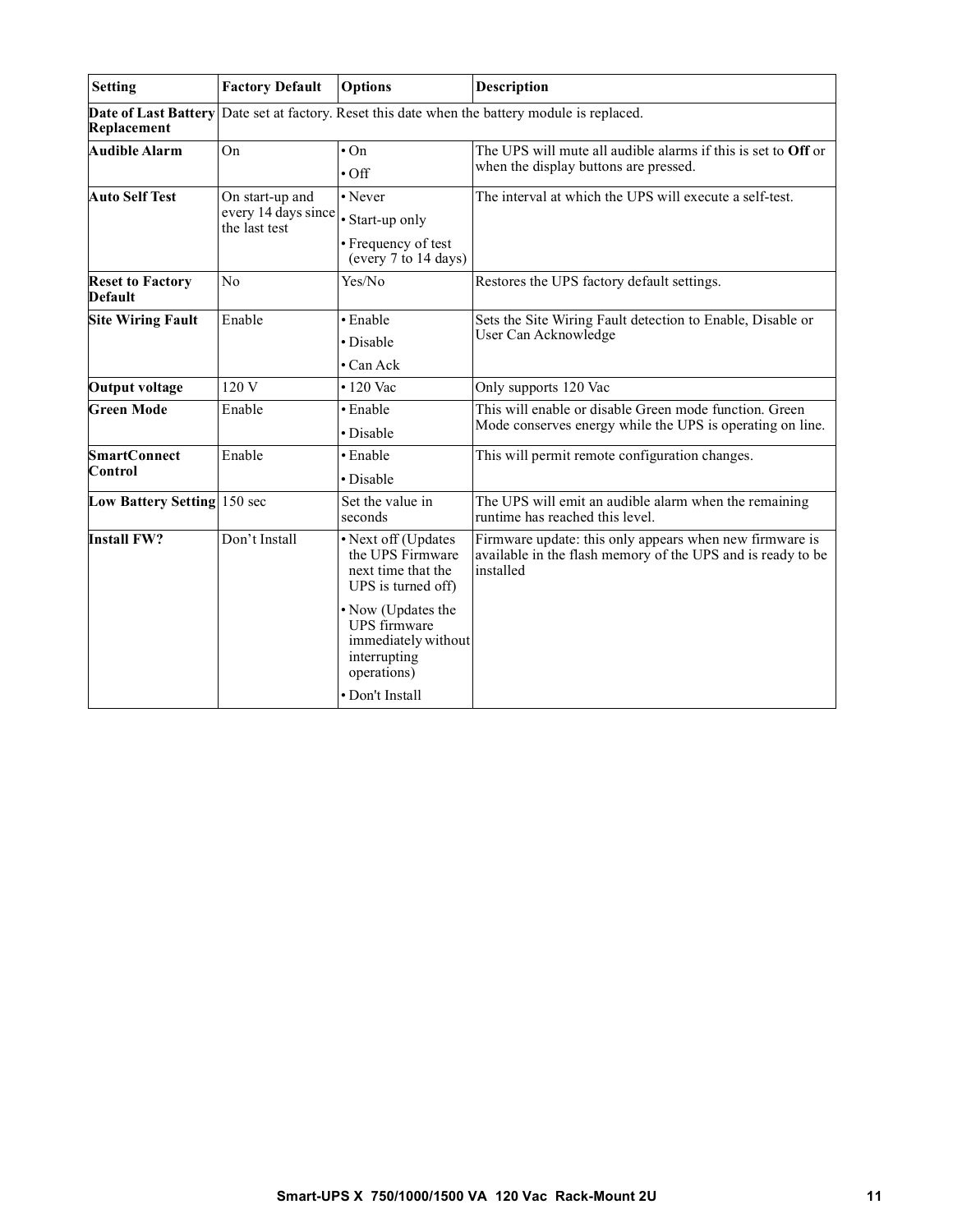#### **Outlet group configuration settings**

The Main Outlet Group and the Controlled Outlet Group can be configured to independently turn off, turn on, shut down, and reboot connected equipment.

The Main and Controlled Outlet Groups can be configured to do the following:

- Turn off: Disconnect from power immediately and restart only with a manual command.
- Turn on: Connect to power immediately.
- Shutdown: Disconnect power in sequence, and automatically reapply power in sequence when AC power becomes available.
- Reboot: Shut down and restart.

In addition, the Main Outlet Group and the Controlled Outlet Group can be configured to do the following:

- Turn on or off in a specified sequence
- Automatically turn off or shut down when various conditions occur

**Note:** If the Main and Controlled Outlet Groups are not configured, all of the outlets on the unit will still provide battery back-up power.

**Note:** The Main Outlet Group functions as a master switch. It will turn on first when power is applied, and shut off last when there is a power outage and battery run-time has been exhausted.

The Main Outlet Group must be turned on for the Controlled Outlet Group to turn on.

| <b>Setting</b>                                     | <b>Factory Default</b>                                          | <b>Options</b>                                                                                                   | Description                                                                                                                                                                                                                                      |
|----------------------------------------------------|-----------------------------------------------------------------|------------------------------------------------------------------------------------------------------------------|--------------------------------------------------------------------------------------------------------------------------------------------------------------------------------------------------------------------------------------------------|
| <b>Name String</b><br><b>Outlet Group</b>          | Outlet Group 1                                                  | Edit these names using an external interface, such as the Network Management<br>Card Web interface.              |                                                                                                                                                                                                                                                  |
| <b>UPS Name String</b>                             | <b>UPS</b> Outlets                                              |                                                                                                                  |                                                                                                                                                                                                                                                  |
| <b>Turn On Delay</b>                               | 0 <sub>sec</sub>                                                | Set the value in seconds                                                                                         | The amount of time the UPS or the Controlled Outlet<br>Group will wait between receiving the command to turn<br>on and the actual startup.                                                                                                       |
| <b>Turn Off Delay</b>                              | • 0 sec (UPS Outlets)<br>• 90 sec (Controlled<br>Outlet Groups) | Set the value in seconds                                                                                         | The amount of time the UPS or the Controlled Outlet<br>Group will wait between receiving the command to turn<br>off and the actual shut down.                                                                                                    |
| <b>Reboot Duration</b>                             | 8 sec                                                           | Set the value in seconds                                                                                         | The amount of time that the UPS or the Controlled Outlet<br>Group must remain off before it will restart.                                                                                                                                        |
| <b>Minimum Return</b><br>Time                      | 0 <sub>sec</sub>                                                | Set the value in seconds                                                                                         | The amount of battery runtime that must be available<br>before the UPS or the Controlled Outlet Group will turn<br>on.                                                                                                                           |
| <b>Load Shed On</b><br><b>Battery</b>              | Disabled                                                        | · Shutdown with Delay<br>· Shutdown immediately<br>• Turn off immediately<br>· Turn off with delay<br>· Disabled | When the unit switches to battery power, the UPS can<br>disconnect power to the Controlled Outlet Group to save<br>runtime.<br>To configure this delay time, use the LOAD SHED TIME<br>WHEN ON BATTERY setting.                                  |
| <b>Load Shed Time</b><br>when On Battery           | Disabled                                                        | Set the value in seconds                                                                                         | The amount of time the outlets will function on battery<br>power before they will turn off.                                                                                                                                                      |
| <b>Load Shed On</b><br><b>Runtime</b>              | Disabled                                                        | · Shutdown with delay<br>· Shutdown immediately<br>• Turn off immediately<br>· Turn off with delay<br>· Disabled | When the battery runtime falls below the specified value,<br>the Controlled Outlet Group will turn off.<br>Configure this time using the LOAD SHED RUNTIME<br>REMAINING setting.                                                                 |
| <b>Load Shed On</b><br><b>Runtime</b><br>Remaining | Disabled                                                        | Set the value in seconds                                                                                         | When the remaining runtime reaches this level, the<br>Controlled Outlet Group will turn off.                                                                                                                                                     |
| <b>Load Shed on</b><br>Overload                    | Disabled                                                        | · Disabled<br>• Enabled                                                                                          | In the event of an overload (greater than 100% output<br>power), the Controlled Outlet Group will immediately<br>turn off to conserve power for critical loads. The<br>Controlled Outlet Group will only turn on again with a<br>manual command. |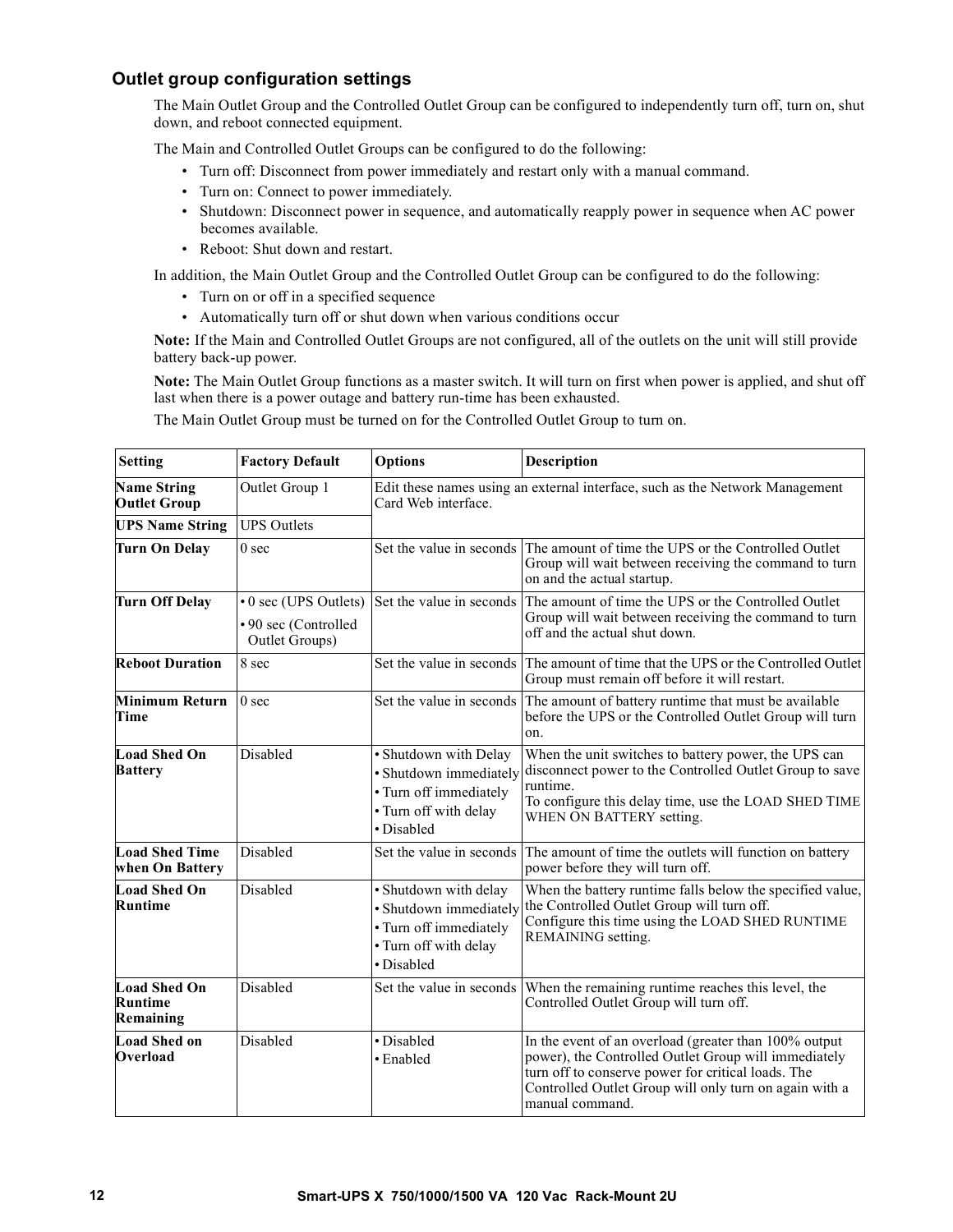#### **Model specific controllable outlet groups**

 $\bullet$  Controllable Outlet Group(s)  $\bullet$  UPS outlets

#### **750 VA 120 Vac 1000 VA 120 Vac**



**1500 VA 120 Vac**



#### **Using the controllable outlet groups and UPS outlets**

**Note**: UPS outlets function as a master switch. They turn on first when power is applied, shut off last when there is a power outage and battery runtime has been exhausted.

The UPS outlets must be turned on for the Controllable Outlet Groups to turn on.

- 1. Connect critical equipment to the UPS outlets (The 1500 VA units do not have UPS outlets. Connect all critical equipment to the same outlet group.)
- 2. Connect peripheral equipment to the Controllable Outlet Groups.
	- Nonessential equipment that should shut off quickly in the event of a power outage to conserve battery runtime can be added to a short power off delay
	- If equipment has dependent peripherals that must restart or shut down in a specific order, such as an Ethernet switch that must restart before a connected server, connect the devices to separate groups
	- Equipment that needs to reboot independently from other equipment should be added to a separate group
- 3. Use the Configuration menus to configure how the Controllable Outlet Groups will react in the event of a power outage.

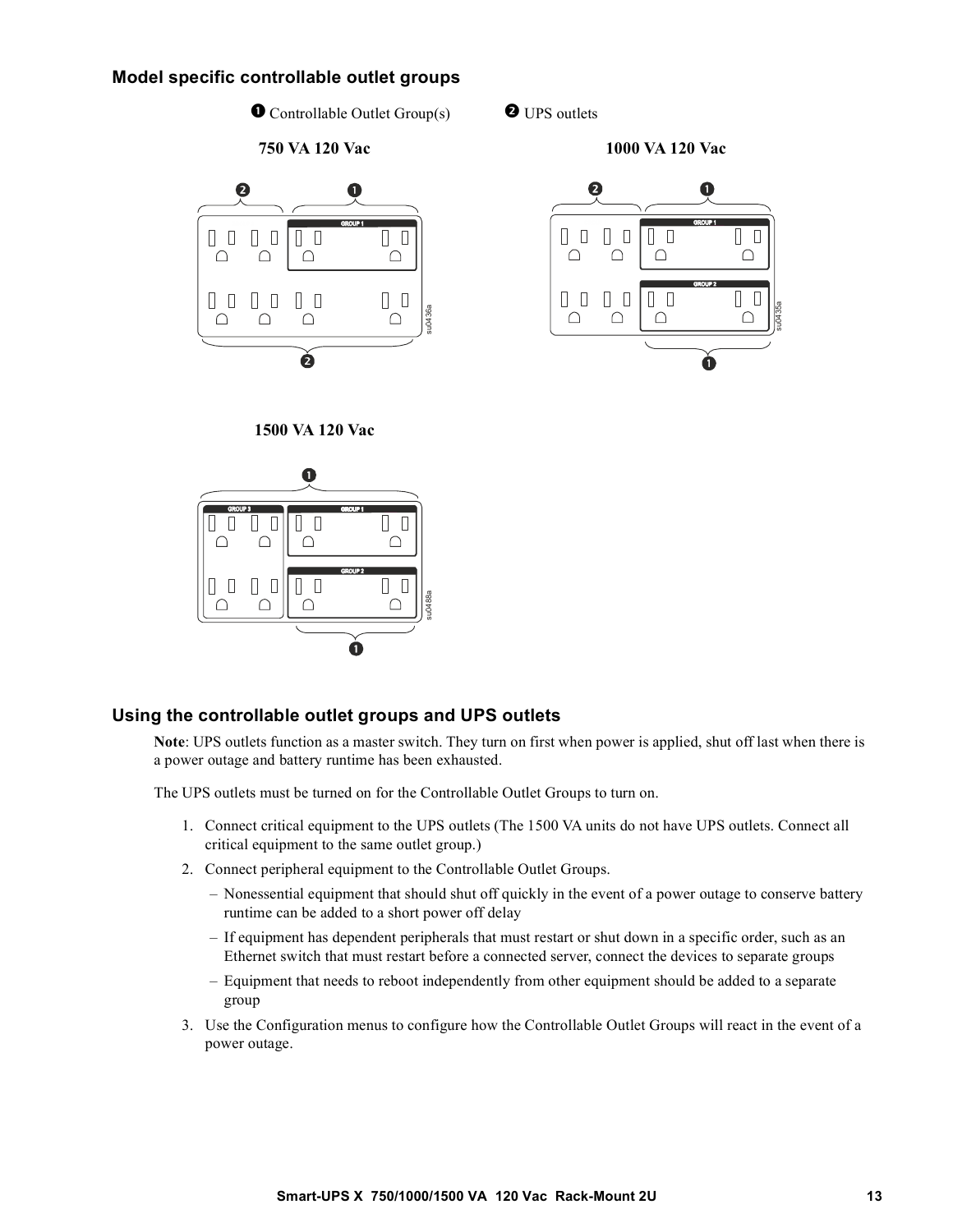#### **Modbus settings**

| <b>Setting</b>                               | <b>Factory Default</b>           | <b>Options</b>                                 | <b>Description</b>                                                                                                                                                                                                                                                                                                                                                                                                                                           |
|----------------------------------------------|----------------------------------|------------------------------------------------|--------------------------------------------------------------------------------------------------------------------------------------------------------------------------------------------------------------------------------------------------------------------------------------------------------------------------------------------------------------------------------------------------------------------------------------------------------------|
| <b>Slave ID</b>                              | 1                                | $1 - 223$                                      | Sets the Modbus slave address of UPS                                                                                                                                                                                                                                                                                                                                                                                                                         |
| Ser+USB                                      | Disable                          | • Enable<br>• Disable                          | Enables or disables UPS Modbus protocol over serial and USB<br>ports                                                                                                                                                                                                                                                                                                                                                                                         |
| <b>TCP Settings</b><br>$\cdot$ TCP Protocols | Disable                          | $\cdot$ Disable<br>• Read-Only<br>• Read-Write | Enables or disables UPS Modbus TCP/IP protocol provided by<br>the embedded SmartConnect port.<br>• Disable: Disables UPS Modbus TCP/IP protocol<br>• Read-Only: Modbus master over TCP/IP protocol is only<br>allowed to get UPS status.<br>• Read-Write: Modbus master over TCP/IP protocol is allowed<br>to get UPS status and control the UPS.<br>The port number of UPS Modbus TCP/IP protocol is fixed at<br>502.                                       |
| <b>TCP Settings</b>                          |                                  |                                                |                                                                                                                                                                                                                                                                                                                                                                                                                                                              |
|                                              | • Master IP Addr 000.000.000.000 | A valid IPv4<br>address                        | Specifies the IPv4 address of the Modbus master.<br>The <i>Master IP Addr</i> when set as 000,000,000,000 will allow<br>connection of external Modbus master with any IP address.<br>When not set as 000.000.000.000, only the Modbus master with<br>the specified IP address is allowed to connect to the UPS.<br>Example: <i>Master IP Address</i> is set to 192.168.0.10, only<br>Modbus master with IP address 192.168.0.10 could connect to<br>the UPS. |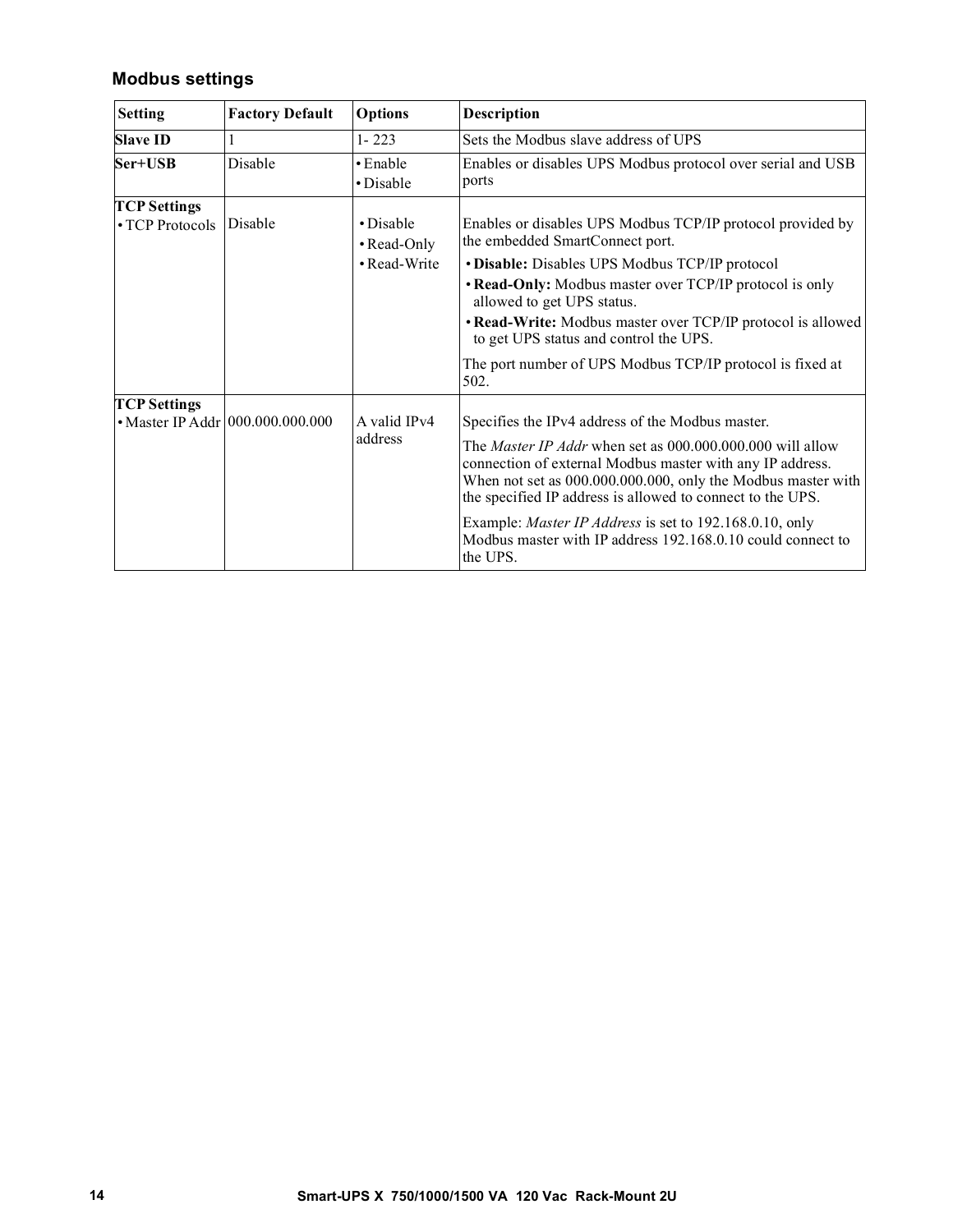#### **UPS IP Address settings**

| <b>Setting</b>                     | <b>Factory Default Options</b> |                          | Description                                                                                                                                                                                                                   |
|------------------------------------|--------------------------------|--------------------------|-------------------------------------------------------------------------------------------------------------------------------------------------------------------------------------------------------------------------------|
| <b>UPS IP Address DHCP</b><br>Mode |                                | $\cdot$ DHCP<br>· Manual | Selects the IP address configuration mode of UPS embedded<br>SmartConnect port:                                                                                                                                               |
|                                    |                                |                          | • DHCP: UPS will automatically configure its IPv4 address via DHCP<br>protocol.                                                                                                                                               |
|                                    |                                |                          | • Manual: Manually assigns a static IPv4 address to UPS                                                                                                                                                                       |
| <b>IP Address</b>                  | 000.000.000.000 A valid        |                          | This is the IPv4 address assigned to the embedded SmartConnect port.                                                                                                                                                          |
|                                    |                                | IPv4<br>address          | When DHCP IP address mode is selected, it will display the UPS IPv4<br>address assigned by DHCP server.                                                                                                                       |
|                                    |                                |                          | When Manual IP address mode is selected, you need to manually<br>specify a static IPv4 address.                                                                                                                               |
| <b>Subnet Mask</b>                 | 000.000.000.000 A valid        | IPv4                     | Assigns the subnet mask of the network where UPS IPv4 address<br>belongs.                                                                                                                                                     |
|                                    |                                | subnet<br>mask           | When DHCP IP address mode is selected, it will display the subnet mask<br>assigned by DHCP server.                                                                                                                            |
|                                    |                                |                          | When Manual IP address mode is selected, you need to manually<br>specify the subnet mask of the network where the specified static IPv4<br>address belongs.                                                                   |
| Default<br>Gateway                 | 000.000.000.000 A valid        | IPv4                     | This is the IPv4 address of the host from where the UPS sends data to<br>another network or Internet.                                                                                                                         |
|                                    |                                | address                  | When DHCP IP address mode is selected, it will display the default<br>gateway assigned by DHCP server.                                                                                                                        |
|                                    |                                |                          | When Manual IP address mode is selected, you need to manually<br>specify the IPv4 address of default gateway.                                                                                                                 |
| <b>DNS Server 1</b>                | 000.000.000.000 A valid        | IPv4<br>address          | The IPv4 address of first domain name server (DNS) the UPS uses to<br>resolve host names to IPv4 addresses.                                                                                                                   |
|                                    |                                |                          | When DHCP IP address mode is selected, it will display the IPv4<br>address of the first DNS server assigned by DHCP server.                                                                                                   |
|                                    |                                |                          | When Manual IP address mode is selected, you need to manually<br>specify the IPv4 address of the first DNS server.                                                                                                            |
| <b>DNS Server 2</b>                | 000.000.000.000 A valid        | IPv4<br>address          | The IPv4 address of second domain name server (DNS) the UPS uses to<br>resolve host names to IPv4 addresses (only when UPS is unable to<br>resolve IP address through first domain name server). This setting is<br>optional. |
|                                    |                                |                          | When DHCP IP address mode is selected, it will display the IPv4<br>address of the second DNS server assigned by DHCP server.                                                                                                  |
|                                    |                                |                          | When Manual IP address mode is selected, you can manually specify the<br>IPv4 address of the second DNS server or leave it as 000.000.000.000.                                                                                |

### **SmartConnect**

APC SmartConnect allows you to monitor the health and status of your UPS from any device connected to the Internet. Visit www.smartconnect.apc.com to learn more.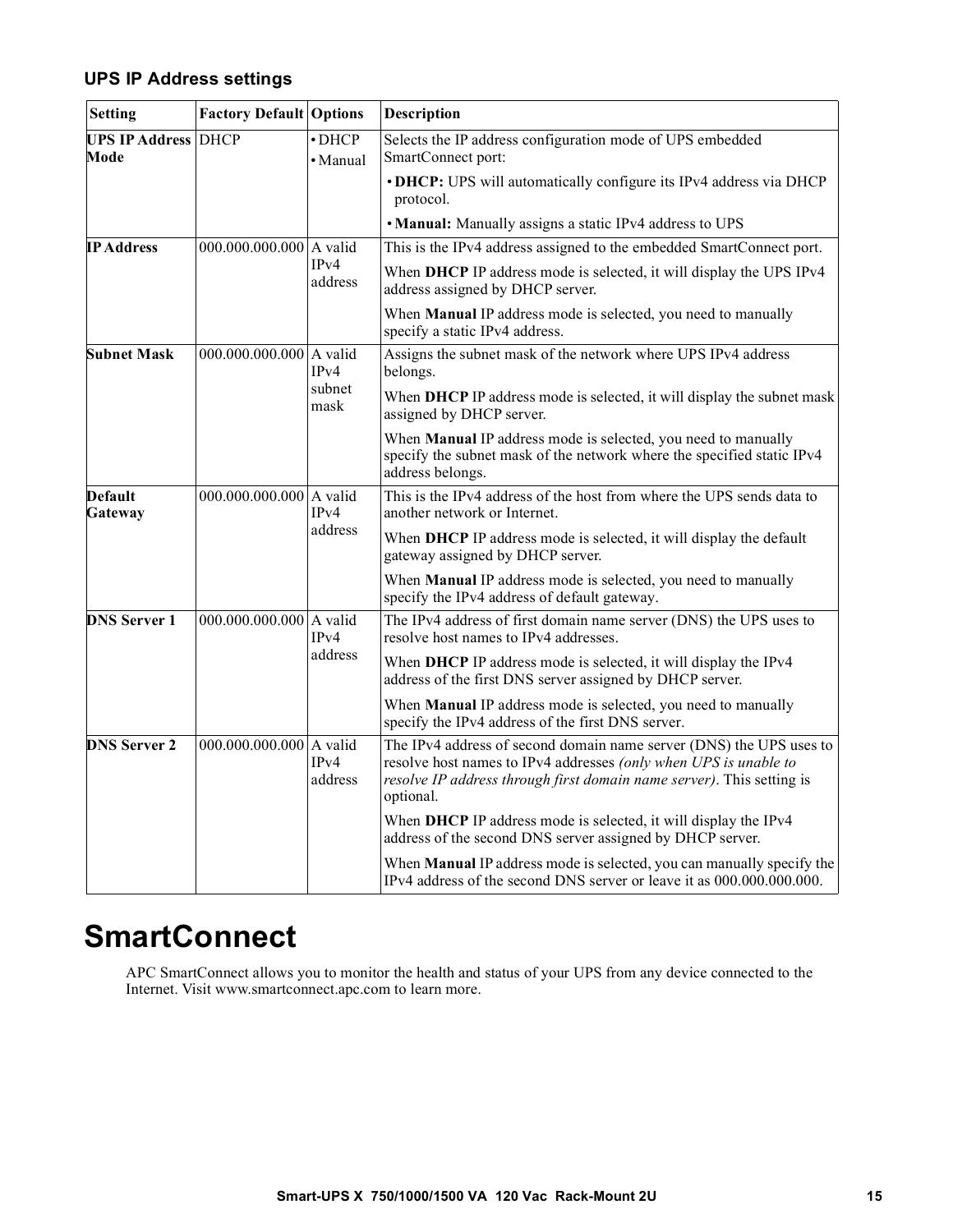#### **Network Management Card Settings**

These settings are available only on units that have a Network Management Card (NMC) and are set in the factory. These settings can only be modified using an external interface, like the NMC web interface.

- NMC IP Address Mode
- NMC IP Address
- NMC Subnet Mask
- NMC Default Gateway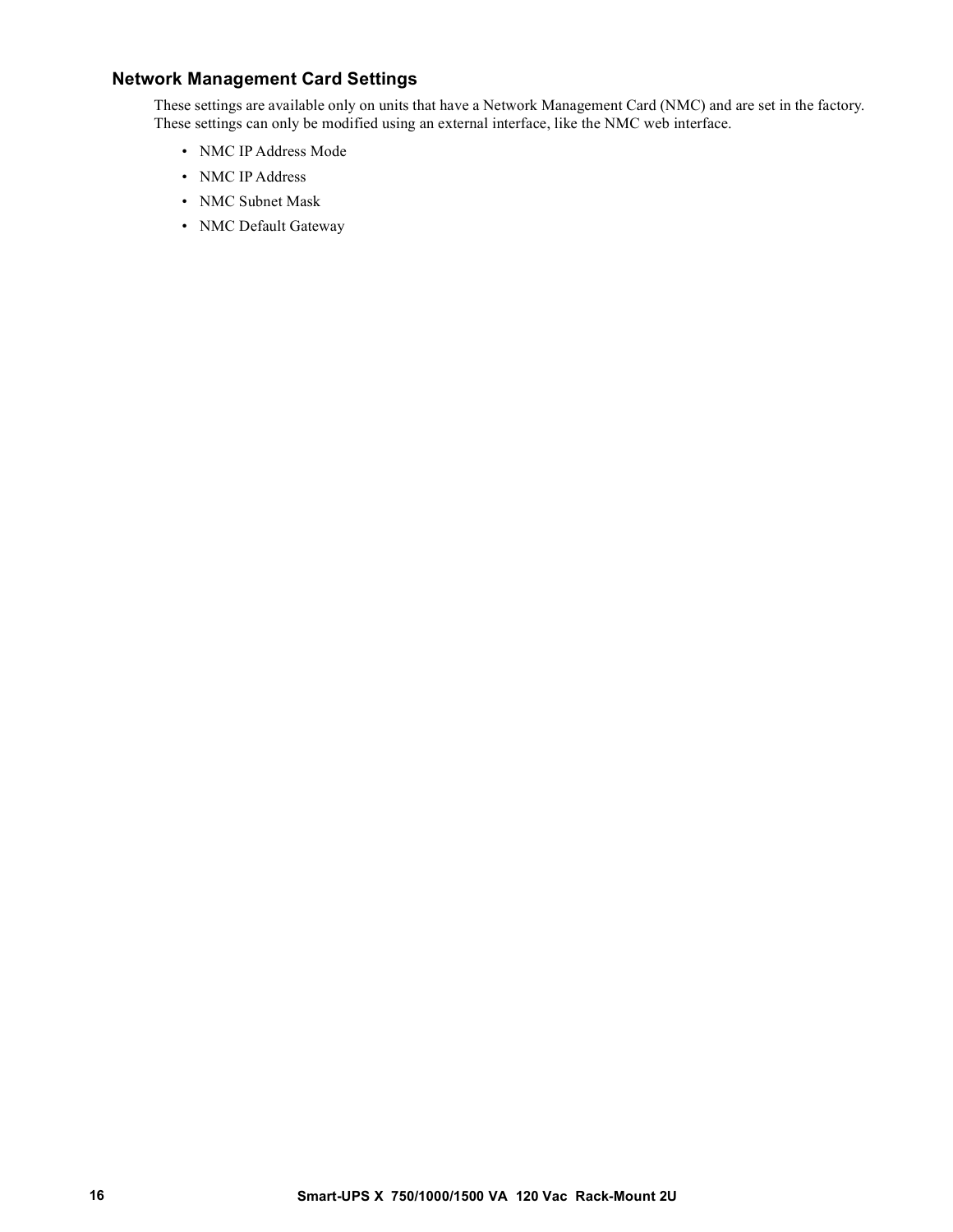## **Emergency Power Off**

#### **Overview**

The Emergency Power Off (EPO) option is a feature that will immediately disconnect all connected equipment from mains power. The UPS will immediately shut down and will not switch to battery power.

Connect each UPS to the EPO switch. If multiple units are to be controlled with an EPO switch, each UPS must be connected separately to the EPO switch.

The UPS must be restarted for power to return to connected equipment. Press the ON/OFF button on the front panel of the UPS.

#### **A CAUTION**

#### **RISK OF ELECTRIC SHOCK**

- Adhere to all national and local electrical codes.
- Wiring must be performed by a qualified electrician.
- Always connect the UPS to a grounded outlet.

#### **Failure to follow these instructions could result in minor or moderate injury.**

#### **Normally open contacts**

1. If the EPO switch or relay contacts are normally open, insert the wires from the switch or contacts at pins 1 and 2 of the EPO terminal block. Use 16-28 AWG wire.



2. Secure the wires by tightening the screws.

If the contacts are closed, the UPS will turn OFF and power will be removed from the load.

#### **Normally closed contacts**

- 1. If the EPO switch or relay contacts are normally closed, insert the wires from the switch or contacts at pins 2 and 3 of the EPO terminal block. Use 16-28 AWG wire.
- 2. Insert a wire jumper between pins 1 and 2. Secure the wires by tightening the three screws at positions 1, 2, and 3.

If the contacts are opened, the UPS will turn OFF and power will be removed from the load.

**Note:** Pin 1 is the power source for the EPO circuit, it provides a few milliampere of 24 V power.

If the normally closed (NC) EPO configuration is used, the EPO switch or relay should be rated for dry circuit applications, the rating should be for low voltage and low current applications. This normally implies the contacts are gold-plated.

The EPO interface is a Safety Extra Low Voltage (SELV) circuit. Connect the EPO interface only to other SELV circuits. The EPO interface monitors circuits that have no determined voltage potential. SELV circuits are controlled by a switch or relay properly isolated from utility power. To avoid damage to the UPS, do not connect the EPO interface to any circuit other than a SELV circuit.

Use one of the following cable types to connect the UPS to the EPO switch.

- CL2: Class 2 cable for general use.
- CL2P: Plenum cable for use in ducts, plenums, and other spaces used for environmental air.
- CL2R: Riser cable for use in a vertical run in a floor-to-floor shaft.
- CLEX: Limited use cable for use in dwellings and for use in raceways.
- Installation in Canada: Use only CSA certified, type ELC, (extra low voltage control cable).
- Installation in countries other than Canada and the USA: Use standard low voltage cable in accordance with national and local regulations.

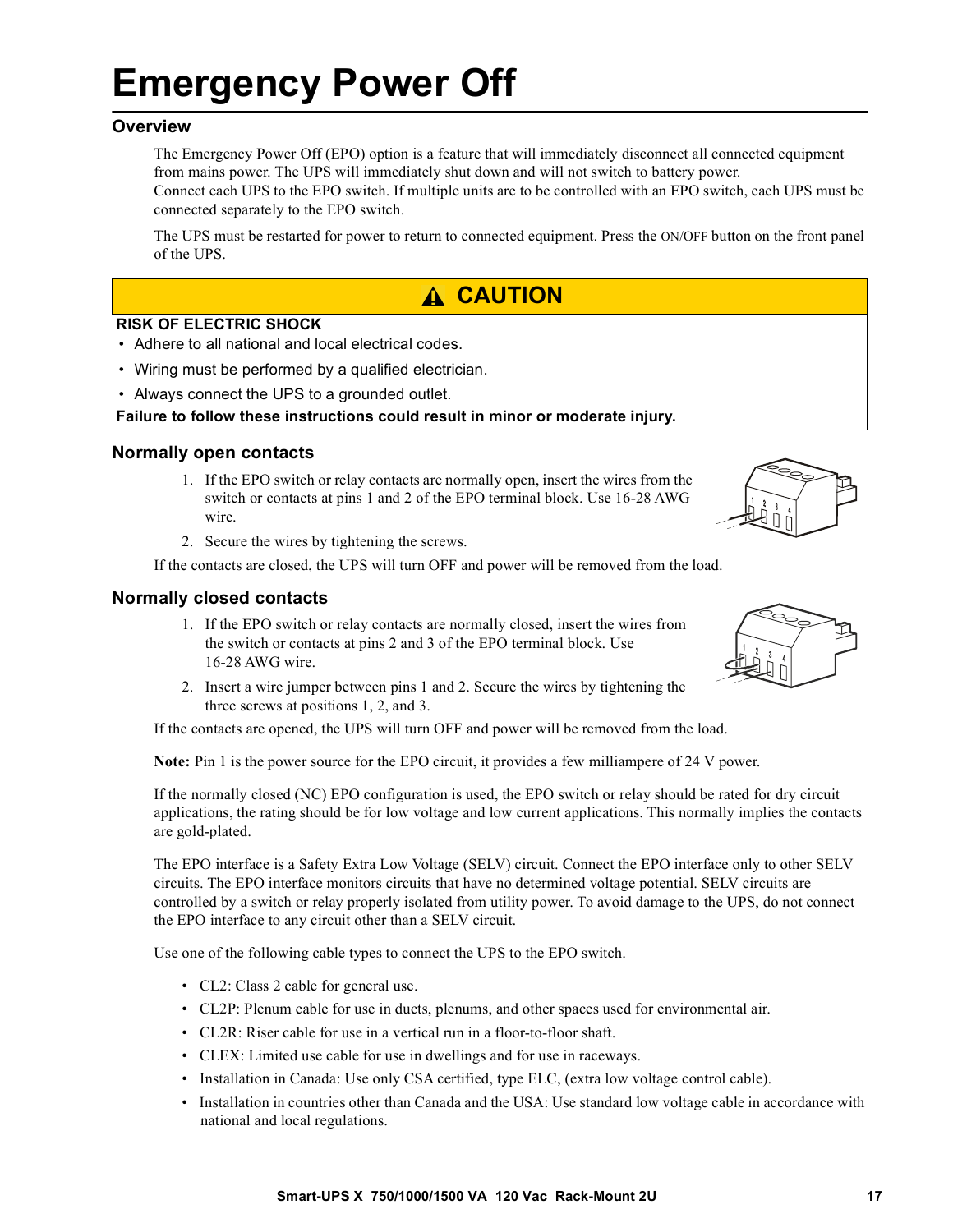## **Battery Replacement**



#### **Always recycle used batteries.**

**For information on recycling a used battery, refer to the Battery Disposal Information sheet included with the replacement battery.**

Battery life is highly dependent on temperature and use. To identify when to replace batteries, Smart-UPS have a predictive battery replacement date indicator in the "About" menu and automatic (and configurable) self-tests.

Proactively replace batteries to maintain the highest availability. To ensure protection and high performance, use only genuine APC replacement battery cartridges (RBC™). The APC RBC contains instructions for battery replacement and disposal. To order a replacement battery go to the APC by Schneider Electric Web site, www.apc.com.

| <b>IUPS Model</b>            | <b>Replacement Battery</b> | <b>Battery Module</b>      |
|------------------------------|----------------------------|----------------------------|
| SMX750C, SMX750CNC, SMX1000C | APCRBC116                  | Lead acid, 1 module, 48Vdc |
| SMX1500RM2UC, SMX1500RM2UCNC | APCRBC115                  |                            |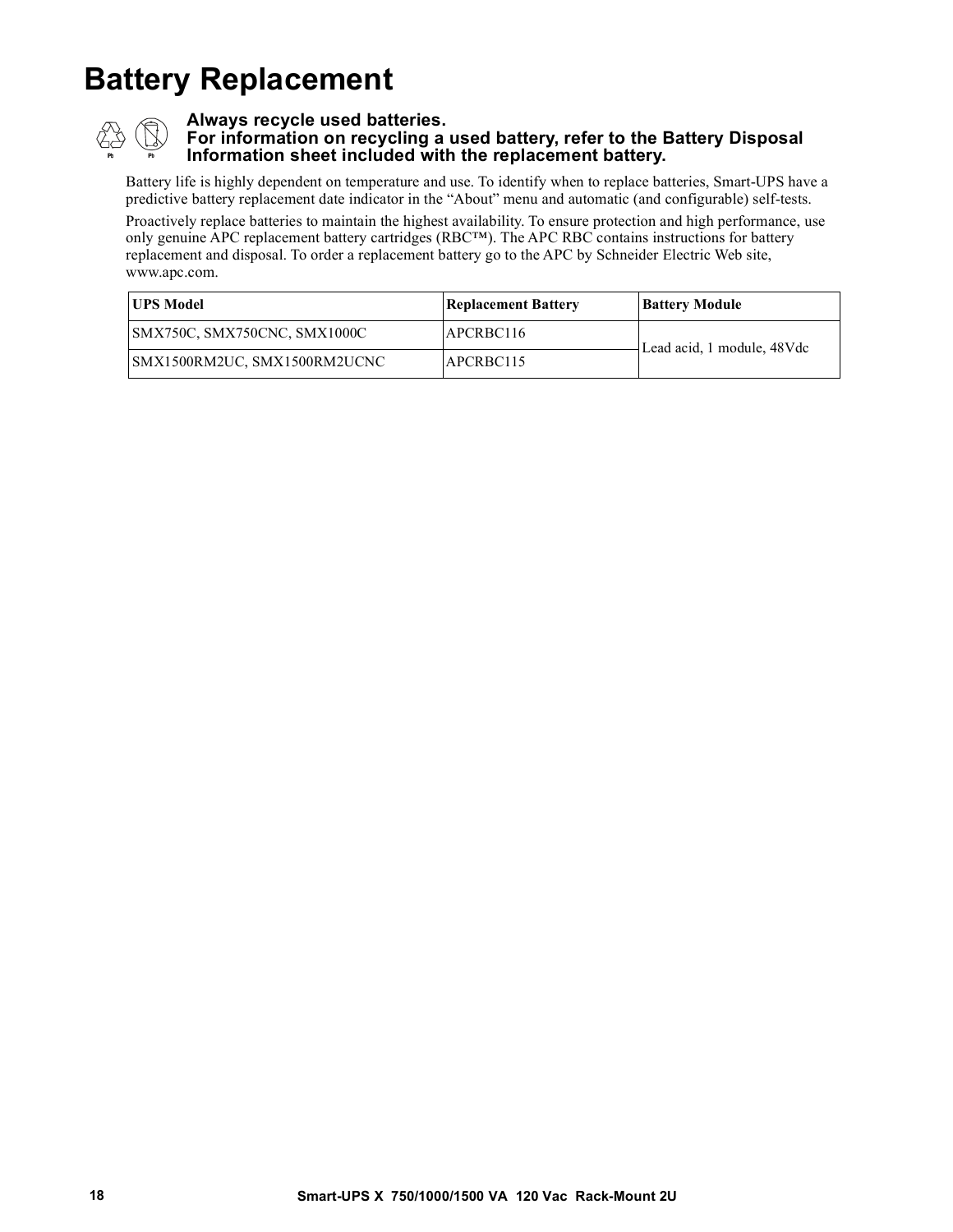## **Troubleshooting**

| <b>Problem and Possible Cause</b>                                                            | <b>Solution</b>                                                                                                                                                                                                                                                                                                                 |  |
|----------------------------------------------------------------------------------------------|---------------------------------------------------------------------------------------------------------------------------------------------------------------------------------------------------------------------------------------------------------------------------------------------------------------------------------|--|
| The UPS will not turn on or there is no output                                               |                                                                                                                                                                                                                                                                                                                                 |  |
| The unit has not been turned on.                                                             | Press the ON button once to turn on the UPS.                                                                                                                                                                                                                                                                                    |  |
| The UPS is not connected to utility power.                                                   | Be sure that the power cable is securely connected to the unit and to the utility<br>power supply.                                                                                                                                                                                                                              |  |
| The input circuit breaker has tripped.                                                       | Reduce the load to the UPS, disconnect nonessential equipment and reset the<br>circuit breaker.                                                                                                                                                                                                                                 |  |
| The unit shows very low or no input<br>utility voltage.                                      | Check the utility power supply to the UPS by plugging in a table lamp. If the<br>light is very dim, check the utility voltage.                                                                                                                                                                                                  |  |
| The battery connector plug is not<br>securely connected.                                     | Be sure that all battery connections are secure.                                                                                                                                                                                                                                                                                |  |
| UPS has detected an internal fault                                                           | Do not attempt to use the UPS. Unplug the UPS and have it serviced<br>immediately.                                                                                                                                                                                                                                              |  |
| The UPS is operating on battery, while connected to utility power                            |                                                                                                                                                                                                                                                                                                                                 |  |
| The input circuit breaker has tripped.                                                       | Reduce the load to the UPS, disconnect nonessential equipment and reset the<br>circuit breaker.                                                                                                                                                                                                                                 |  |
| There is very high, very low, or<br>distorted input line voltage.                            | Move the UPS to a different outlet on a different circuit. Test the input voltage<br>with the utility voltage display. If acceptable to the connected equipment,<br>reduce the UPS sensitivity.                                                                                                                                 |  |
| <b>UPS</b> is emits intermittent beeps                                                       |                                                                                                                                                                                                                                                                                                                                 |  |
| The UPS is in normal operation.                                                              | None. The UPS is helping to protect the connected equipment.                                                                                                                                                                                                                                                                    |  |
| UPS does not provide expected backup time                                                    |                                                                                                                                                                                                                                                                                                                                 |  |
| The UPS battery is weak due to a<br>recent outage or is near the end<br>of its service life. | Charge the battery. Batteries require recharging after extended outages and<br>wear out faster when put into service often or when operated at elevated<br>temperatures. If the battery is near the end of its service life, consider<br>replacing the battery even if the replace battery indicator is not yet<br>illuminated. |  |
| The UPS is overloaded.                                                                       | Check the UPS load display. Unplug unnecessary equipment, such as printers.                                                                                                                                                                                                                                                     |  |
| Display interface LEDs flash sequentially                                                    |                                                                                                                                                                                                                                                                                                                                 |  |
| The UPS has been shut down remotely<br>through software or an optional accessory<br>card.    | None. The UPS will restart automatically when utility power is restored.                                                                                                                                                                                                                                                        |  |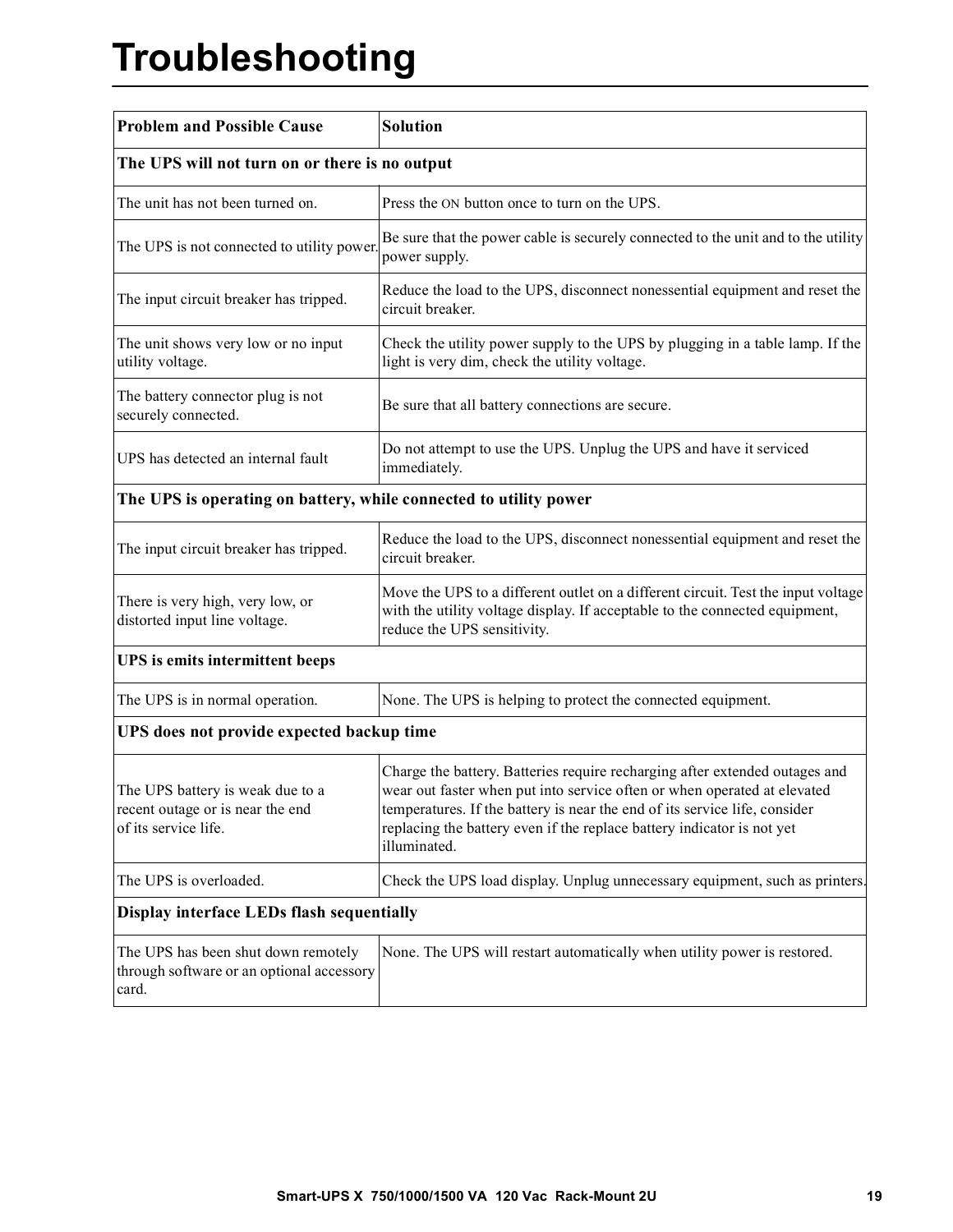| <b>Problem and Possible Cause</b>                                                                                       | <b>Solution</b>                                                                                                                                              |  |
|-------------------------------------------------------------------------------------------------------------------------|--------------------------------------------------------------------------------------------------------------------------------------------------------------|--|
| The Error Detected LED illuminates<br>The UPS displays a message and emits a constant beeping sound                     |                                                                                                                                                              |  |
| UPS has detected an internal fault.                                                                                     | Do not attempt to use the UPS. Turn the UPS off and have it serviced<br>immediately.                                                                         |  |
| All LEDs are illuminated and the UPS is plugged into a wall outlet                                                      |                                                                                                                                                              |  |
| The UPS has shut down and the<br>battery has discharged from an<br>extended outage.                                     | None. The UPS will return to normal operation when the power is restored<br>and the battery has a sufficient charge.                                         |  |
| The Replace Battery LED is illuminated                                                                                  |                                                                                                                                                              |  |
| The battery has a weak charge.                                                                                          | Allow the battery to recharge for at least four hours. Then, perform a self-test.<br>If the detected problem persists after recharging, replace the battery. |  |
| The replacement battery is not<br>properly connected.                                                                   | Be sure that the battery connector is securely connected.                                                                                                    |  |
| The UPS displays a site wiring fault message                                                                            |                                                                                                                                                              |  |
| Wiring faults detected include<br>missing ground, hot-neutral,<br>polarity reversal, and overloaded<br>neutral circuit. | If the UPS indicates a site wiring fault, have a qualified electrician inspect the<br>building wiring. (Applicable for 120 V units only.)                    |  |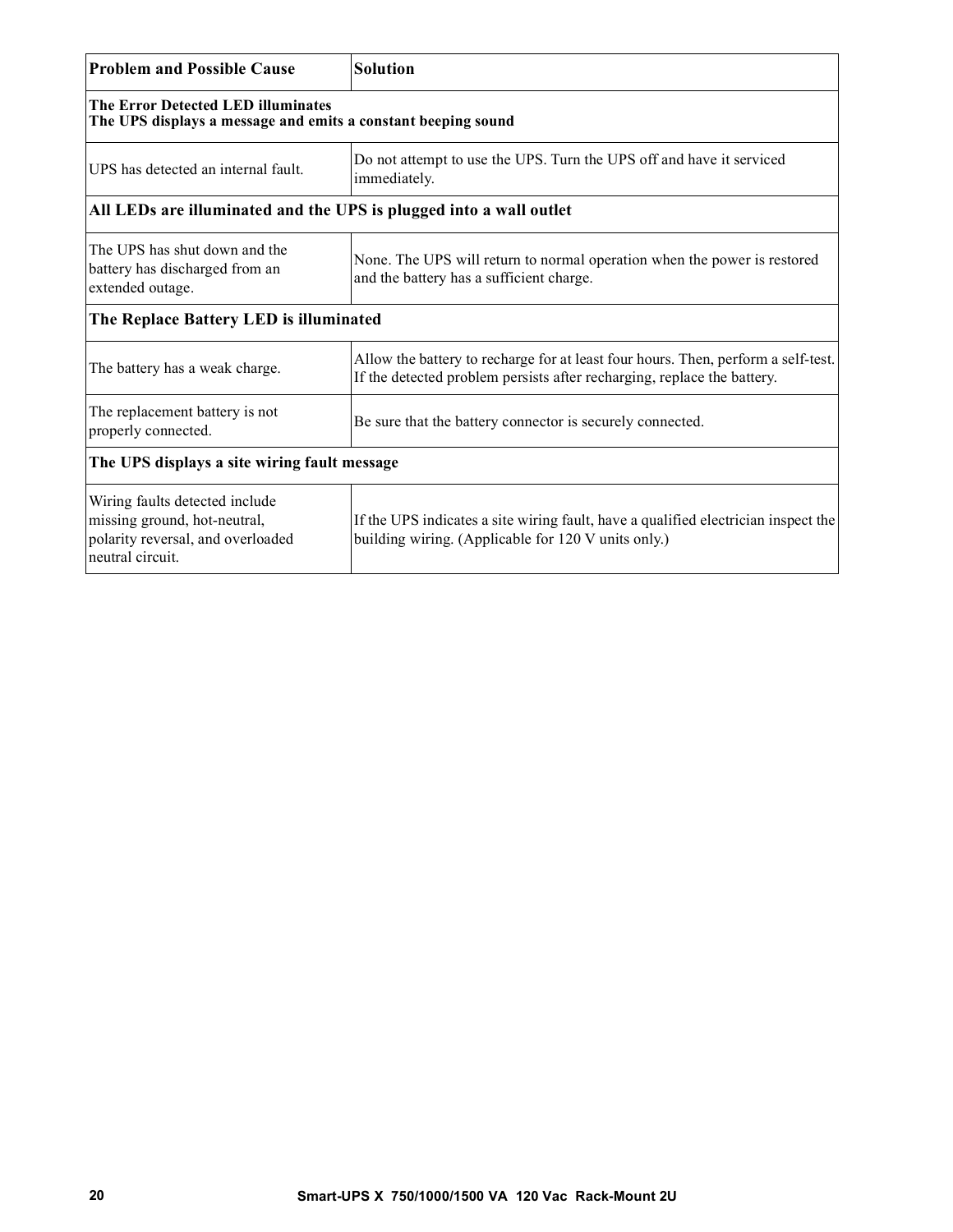## **Service**

#### **If the unit requires service, do not return it to the dealer. Follow these steps:**

- 1. Review the Troubleshooting section of the manual to eliminate common problems.
- 2. If the problem persists, contact APC by Schneider Electric Customer Support through the Web site, **www.apc.com**.
	- a. Note the model number and serial number and the date of purchase. The model and serial numbers are located on the rear panel of the unit and are available through the LCD display on select models.
	- b. Call APC by Schneider Electric Customer Support and a technician will attempt to solve the problem over the phone. If this is not possible, the technician will issue a Returned Material Authorization Number (RMA#).
	- c. If the unit is under warranty, the repairs are free.
	- d. Service procedures and returns may vary internationally. Refer to the APC by Schneider Electric Web site for country specific instructions.
- 3. Pack the unit in the original packaging whenever possible to avoid damage in transit. Never use foam beads for packaging. Damage sustained in transit is not covered under warranty.
	- a. **Always DISCONNECT THE UPS BATTERIES before shipping. The United States Department of Transportation (DOT), and the International Air Transport Association (IATA) regulations require that UPS batteries be disconnected before shipping.** The internal batteries may remain in the UPS.
	- b. External Battery Pack products are deenergized when disconnected from the associated UPS product. It is not necessary to disconnect the internal batteries for shipping. Not all units utilize an external battery pack.
- 4. Write the RMA# provided by Customer Support on the outside of the package.
- 5. Return the unit by insured, prepaid carrier to the address provided by Customer Support.

#### **Transport the unit**

- 1. Shut down and disconnect all connected equipment.
- 2. Disconnect the unit from utility power.
- 3. Disconnect all internal and external batteries (if applicable).
- 4. Follow the shipping instructions outlined in the *Service* section of this manual.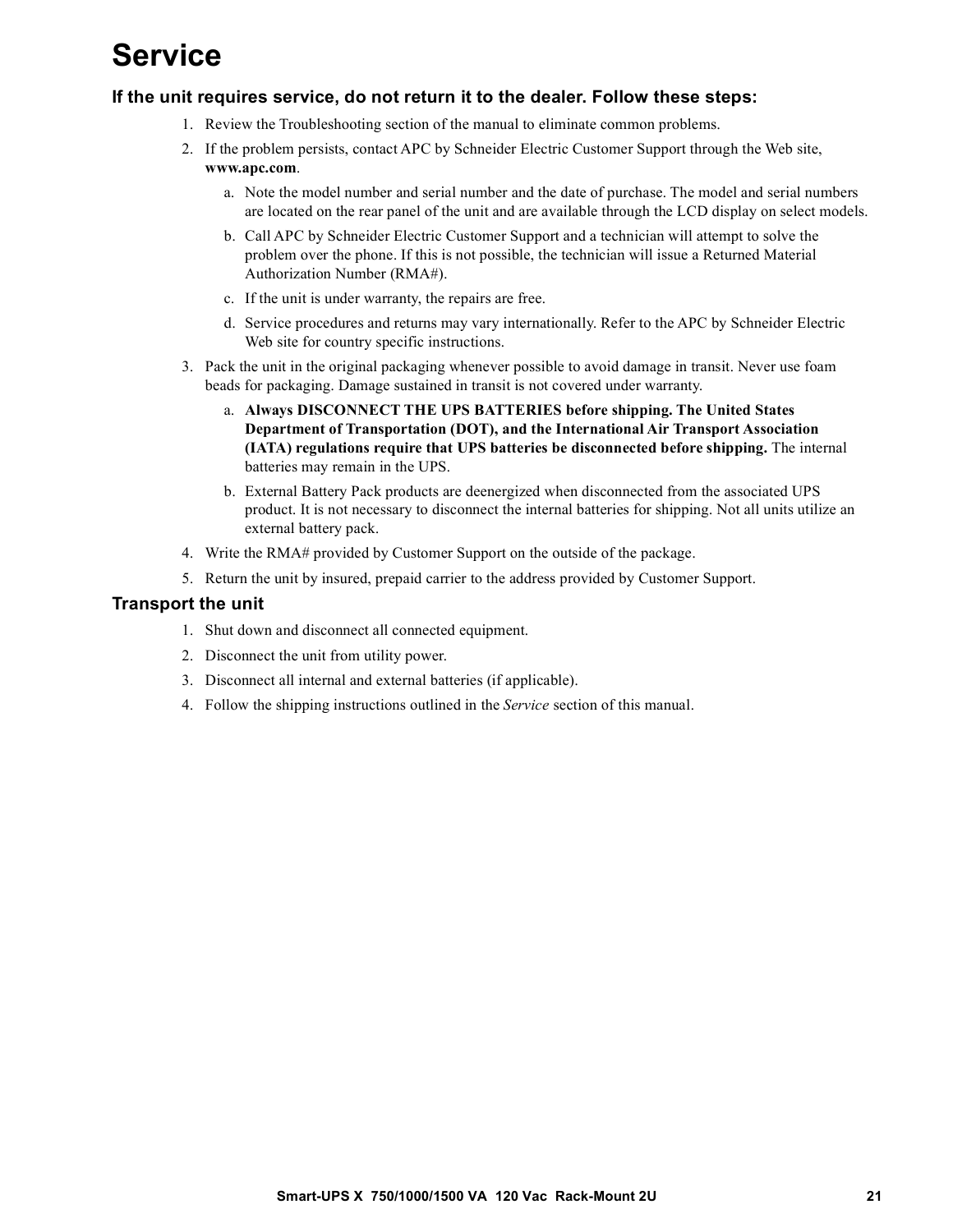### **Limited Factory Warranty**

Schneider Electric IT Corporation (SEIT), warrants its products to be free from defects in materials and workmanship for a period of two (2) years from the date of purchase. The SEIT obligation under this warranty is limited to repairing or replacing, at its own sole option, any such defective products. Repair or replacement of a defective product or part thereof does not extend the original warranty period.

This warranty applies only to the original purchaser who must have properly registered the product within 10 days of purchase. Products may be registered online at warranty.apc.com.

SEIT shall not be liable under the warranty if its testing and examination disclose that the alleged defect in the product does not exist or was caused by end user or any third person misuse, negligence, improper installation, testing, operation or use of the product contrary to SEIT recommendations of specifications. Further, SEIT shall not be liable for defects resulting from: 1) unauthorized attempts to repair or modify the product, 2) incorrect or inadequate electrical voltage or connection, 3) inappropriate on site operation conditions, 4) Acts of God, 5) exposure to the elements, or 6) theft. In no event shall SEIT have any liability under this warranty for any product where the serial number has been altered, defaced, or removed.

**EXCEPT AS SET FORTH ABOVE, THERE ARE NO WARRANTIES, EXPRESS OR IMPLIED, BY OPERATION OF LAW OR OTHERWISE, APPLICABLE TO PRODUCTS SOLD, SERVICED OR FURNISHED UNDER THIS AGREEMENT OR IN CONNECTION HEREWITH.** 

**SEIT DISCLAIMS ALL IMPLIED WARRANTIES OF MERCHANTABILITY, SATISFACTION AND FITNESS FOR A PARTICULAR PURPOSE.** 

**SEIT EXPRESS WARRANTIES WILL NOT BE ENLARGED, DIMINISHED, OR AFFECTED BY AND NO OBLIGATION OR LIABILITY WILL ARISE OUT OF, SEIT RENDERING OF TECHNICAL OR OTHER ADVICE OR SERVICE IN CONNECTION WITH THE PRODUCTS.** 

**THE FOREGOING WARRANTIES AND REMEDIES ARE EXCLUSIVE AND IN LIEU OF ALL OTHER WARRANTIES AND REMEDIES. THE WARRANTIES SET FORTH ABOVE CONSTITUTE SEIT'S SOLE LIABILITY AND PURCHASER EXCLUSIVE REMEDY FOR ANY BREACH OF SUCH WARRANTIES. SEIT WARRANTIES EXTEND ONLY TO ORIGINAL PURCHASER AND ARE NOT EXTENDED TO ANY THIRD PARTIES.** 

**IN NO EVENT SHALL SEIT, ITS OFFICERS, DIRECTORS, AFFILIATES OR EMPLOYEES BE LIABLE FOR ANY FORM OF INDIRECT, SPECIAL, CONSEQUENTIAL OR PUNITIVE DAMAGES, ARISING OUT OF THE USE, SERVICE OR INSTALLATION OF THE PRODUCTS, WHETHER SUCH DAMAGES ARISE IN CONTRACT OR TORT, IRRESPECTIVE OF FAULT, NEGLIGENCE OR STRICT LIABILITY OR WHETHER SEIT HAS BEEN ADVISED IN ADVANCE OF THE POSSIBILITY OF SUCH DAMAGES. SPECIFICALLY, SEIT IS NOT LIABLE FOR ANY COSTS, SUCH AS LOST PROFITS OR REVENUE, WHETHER DIRECT OR INDIRECT, LOSS OF EQUIPMENT, LOSS OF USE OF EQUIPMENT, LOSS OF SOFTWARE, LOSS OF DATA, COSTS OF SUBSTITUANTS, CLAIMS BY THIRD PARTIES, OR OTHERWISE.**

**NOTHING IN THIS LIMITED WARRANTY SHALL SEEK TO EXCLUDE OR LIMIT SEIT LIABILITY FOR DEATH OR PERSONAL INJURY RESULTING FROM ITS NEGLIGENCE OR ITS FRAUDULENT MISREPRESENTATION OF TO THE EXTENT THAT IT CANNOT BE EXCLUDED OR LIMITED BY APPLICABLE LAW.**

To obtain service under warranty you must obtain a Returned Material Authorization (RMA) number from customer support. Customers with warranty claims issues may access the SEIT worldwide customer support network through the APC by Schneider Electric Web site: **www.apc.com**. Select your country from the country selection drop down menu. Open the Support tab at the top of the web page to obtain information for customer support in your region. Products must be returned with transportation charges prepaid and must be accompanied by a brief description of the problem encountered and proof of date and place of purchase.